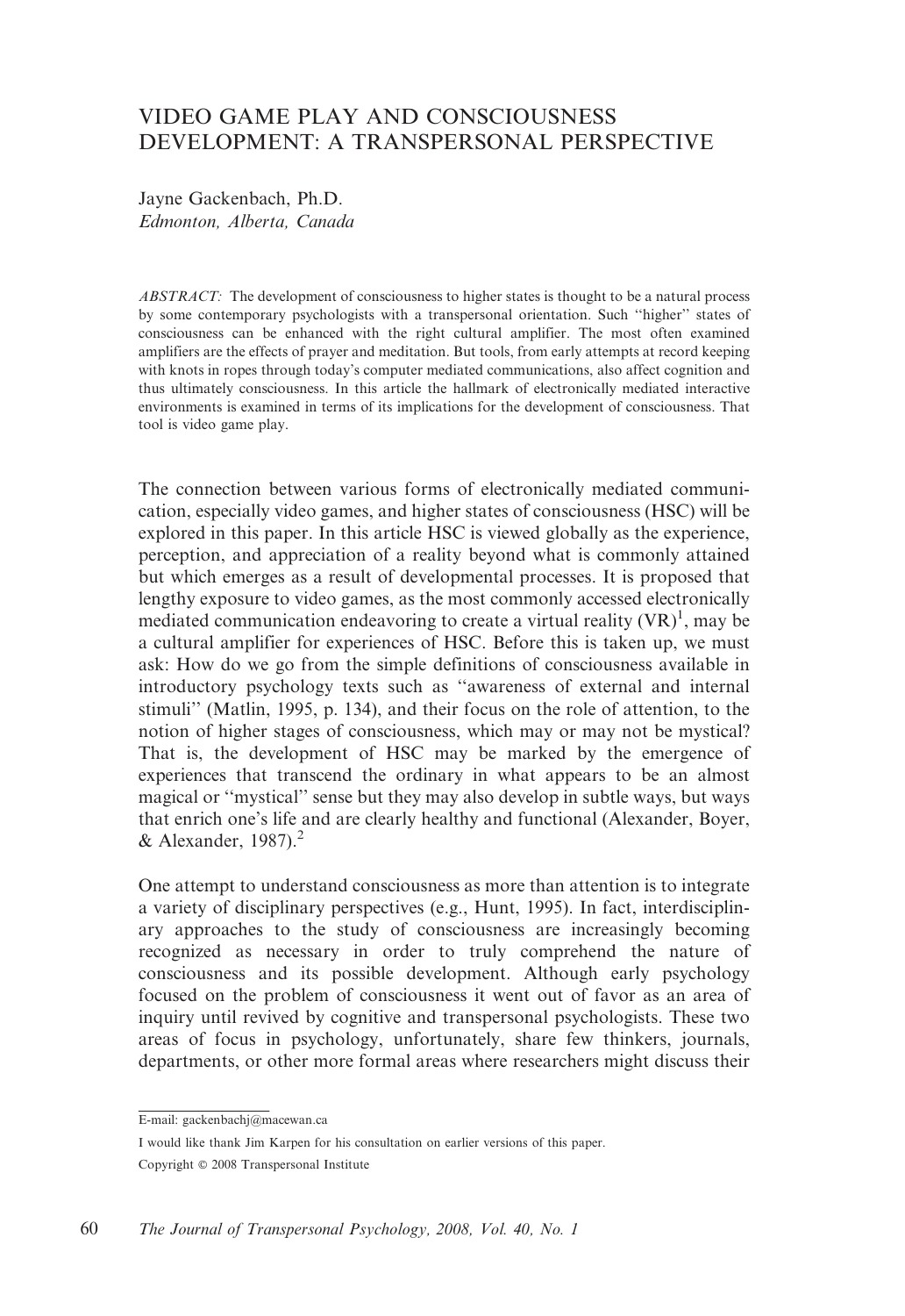mutual fascination with the problem of consciousness. A few notable exceptions exist, such as the Consciousness Studies Department at the University of Arizona, its biennial conferences entitled ''Toward a Science of Consciousness'' (http://www.consciousness.arizona.edu), and the Journal of Consciousness Studies, a multi-disciplinary publication dedicated to examining controversies in the sciences and humanities on the topic of consciousness.

Empirical research over the past 35 years has been examining experiences of higher states of consciousness, especially as achieved through the practice of meditation (reviewed in Murphy & Donovan, 1988, and in second edition Murphy, Donovan, & Taylor, 1997). Alexander et al. (1990), among others (Walsh & Shapiro, 2006), used eastern esoteric perspectives to inform western psychological developmental models with Alexander et al. arguing that the growth of higher states of consciousness is a natural phenomenon available to all. Further, his group argues that central to meditation is the experience of the transcendent or what is more commonly called the mystical experience.

Regarding these marker experiences of higher states of consciousness, Alexander et al. (1990) point out that to describe these states as ''mystical'' is a misnomer, for they transcend ordinary thinking in no more mystical a way than abstract thinking transcends sensory-motor behavior in infancy. This is the perspective taken in the current paper. That is, mystical or transcendent experiences are not supernatural or anything other than part of the normal developmental process. Historically most researchers on mystical experiences consider them isolated or infrequent experiences. The Alexander group (Alexander et al., 1990) was one of the first (see also Wilber, 1986 among others) to describe them in the context of a general model of development with their permanent establishment in an individual as a sign of the first higher state of consciousness. In terms of incidence Alexander and colleagues quote Maslow, who felt that in the population at large fewer than one in 1,000 have such experiences frequently so that the ''full stabilization of a higher stage of consciousness appears to be an event of all but historic significance'' (Alexander et al., 1990, p. 310).

An important methodological point regarding this body of work is that virtually all researchers in the group of Transcendental Meditation researchers are very careful to distinguish the practice of meditation from the experience of transcendence to HSC (e.g. mystical experiences), explaining that the former merely facilitates the latter (Gackenbach & Karpen, 2007). These meditation researchers go to great pains to show that their multiple correlations of health and well-being are more strongly connected to the transcendent experience than to the entire practice of meditation (for psychophysiological review, see Wallace, 1987; for individual difference review, see Alexander, Boyer, & Alexander, 1987; for theoretical review, see Alexander et al., 1990; for educational reviews, see Dillbeck & Dillbeck, 1987; Nidich & Nidich, 1987, 1990; for a recent compendium of developmental applications, see the special issue of *Journal of Social Behavior & Personality*, 2005,  $17(1)$ . This point is pertinent to the thesis of this article because there are other practices, or cultural amplifiers, which can have similar, if perhaps less powerful, outcomes.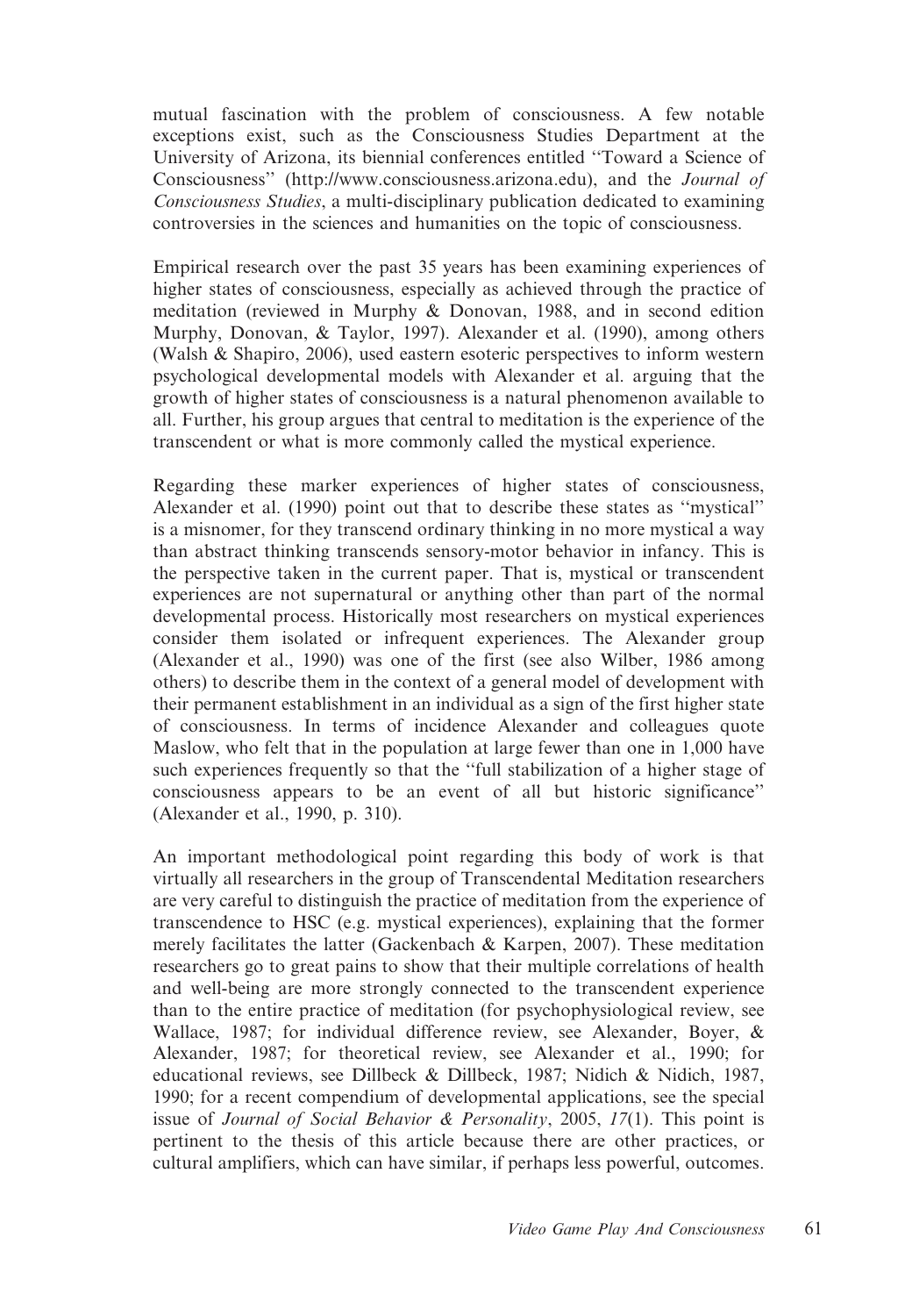In this case electronically mediated communication experiences, as most exemplified in video game play, are suggested as one such cultural amplifier.

The idea that technology mediates consciousness and creates at least altered states is not new. Probably beginning with the hemisync technology of the Monroe Institute (http://www.hemi-sync.com/store/home.php), a whole generation of mind machines has emerged. For instance, Persinger (2003) has developed a technique of inducing altered states of consciousness<sup>3</sup> of a wide variety of types, including those that have been identified as mystical, using a helmet which produces alternating magnetic fields. ''The Journey to the Wild Devine'' is a biofeedback controlled video game that specifically trains users to meditate (http://www.wilddivine.com/). More recently, Young (2005) reports that after exposure to a cell phone prior to sleep, participants went into REM sleep faster than those not so exposed. Finally, Preston (2007) talks about the work of virtual reality (VR) artist Char Davies as being designed to elicit altered states of consciousness by wearing a VR helmet and ''moving'' through the spaces she has created. The point here is not to pass judgment on the validity or lack thereof of such work, but to note that scientific mapping of states of consciousness alterations is underway due to the manipulation of consciousness using technologically mediated devises.

## TECHNOLOGY AND COGNITION

Mediated communication, whether via modern electronic technologies or simple lines on a cave wall, have an effect on how we think. Sternberg and Preiss (2005) examine these implications. They broadly conceptualize technology as ''the building of artifacts or procedures — tools to help people accomplish their goals'' (p. xvii) and thus note its long influence on human development. Cole and Derry (2005) point out that tool use is ''both amplifier of human action and transformative of human mind'' (p. 221).

The growth curve of technologies and their absorption in society is nicely characterized by Preiss and Sternberg (2005):

Cultural tools are invented historically and transmitted from one generation to the next and acquired ontogenetically. Some tools that are commonplace to one generation were created only through a great intellectual struggle by the previous generation. As these tools become commonplace and shared by a larger group of people, cognition becomes increasingly technological. As Pea notes, ''the inventions of Leibniz's calculus and Descartes's coordinate graphs were startling achievements; today they are routine content for high school mathematics'' (p. 203).

Modern technology affects our most basic cognitive achievements like writing and mathematics: ''[The] writing process as planning and reviewing with word processors involves more cognitive effort than does working in longhand'' (Sternberg & Preiss, 2005, p. xiii). In mathematics, calculators and computers allow more time for complex problem solving rather than endless computation.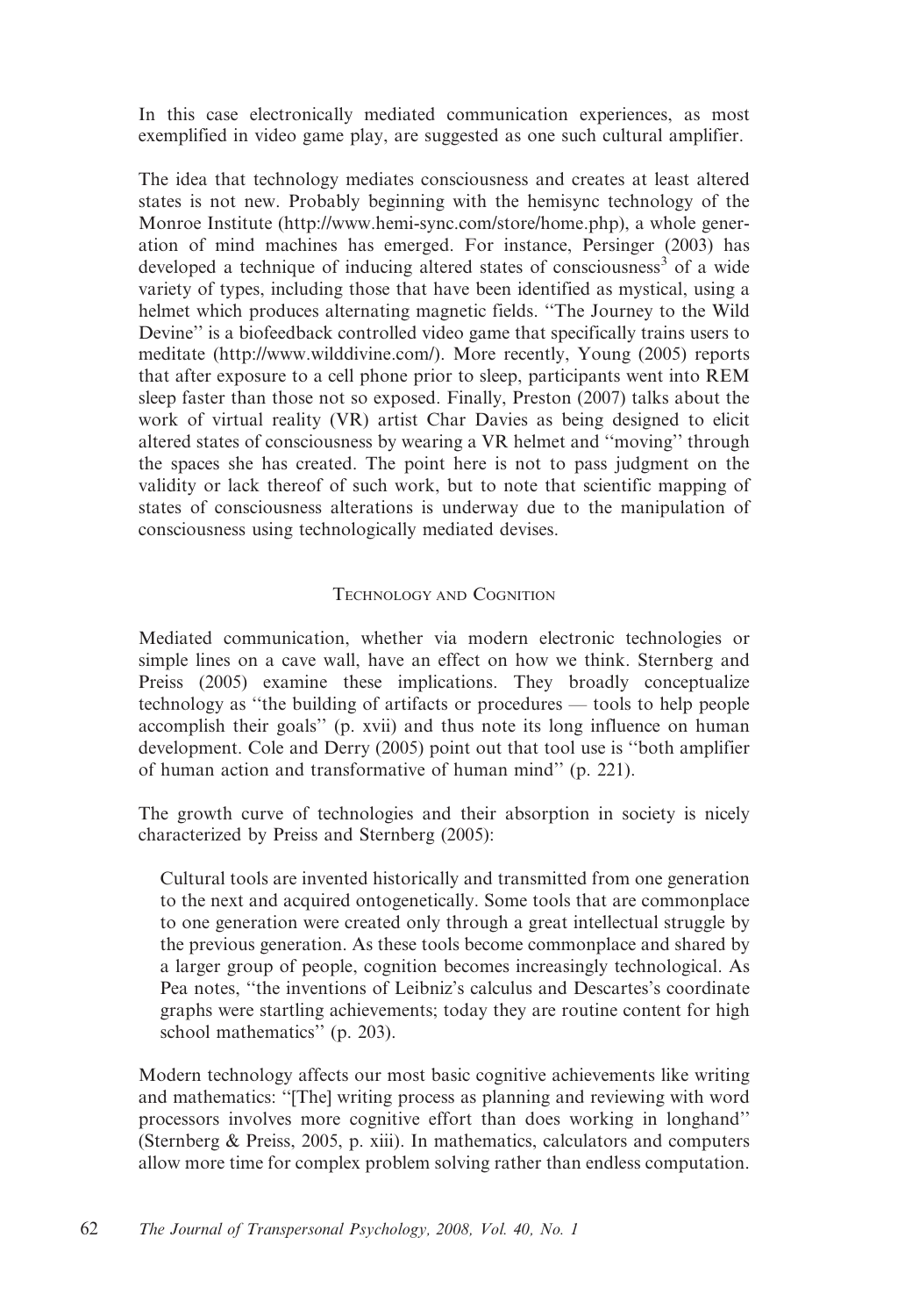A main issue in evaluating the effects of technology on the mind is the increasing ability to couple our mental representational systems with technological systems that augment input data. There are many examples: absorption in a movie or TV show, chatting on a cell phone, or playing a video game. Not only are we immersed in and enjoying these augmented realities but it is becoming increasingly obvious that technology is altering our range of mental functions (Sternberg & Preiss, 2005).

The most immersive and absorbing experience of technological mediation on mental functioning that is widely available is video game play. It has been shown that, at the least, mental functions are affected. For instance, higher levels of nonverbal problem solving in the specialized cognitive ability of visuospatial information processing are emerging in people who play video games (Greenfield, 1996; Subrahmanyam, Greenfield, Kraut, & Gross, 2001). It is being suggested herein that the development of consciousness may also be affected by such play. As noted by Greenfield (1996), ''video games make it possible for the first time to actively navigate through representational space'' (p. 91) or to be ''in'' virtual worlds. To date, media exposure has been largely a passive, observer experience: TV, videos, and radio come at the viewer. Although channels can be changed, the actual content of the experience is fixed even in today's vote-for-the-winner type of reality television, so any one individual's input is minimal. This is not the case with video game play where the player is an active participant in the emerging experience. Additionally, unlike passive audio/visual electronic media such as TV and most movies, video gaming now uses three dimensional visuals thus enhancing the sense of felt presence in Virtual Reality (VR). Thus video game play represents the best place to examine the effects of electronically mediated communications on experiences of self in the ''world'' and thus on consciousness development.

# VIDEO GAMES AND CONSCIOUSNESS ELEMENTS

As noted earlier, consciousness is viewed in cognitive and neurosciences from a range of perspectives. Although the point of this paper is to suggest that consciousness develops or grows as a function of exposure to electronically mediated environments–especially, but not exclusively, video gaming–before that can be taken on directly, other measures of consciousness and the effect of video games upon them need to be considered. Various elemental aspects of consciousness have been examined as a function of video game play, and will be taken up next. These include attention, presence, absorption, and flow.

These four aspects are interdependent. What is immediately on our mind is what is in our attention. Our attention is most often thought of as an aspect of waking face-to-face reality but it need not be. So when we are asleep in a dream, the dream events have our full attention, but we are ''living'' in an alternative reality which is created anew each night by the biological "machine" called our brain. Another alternative reality which can command our attention is VR. Although not fully immersive many, if not all, video games create a technologically built alternative reality that players feel present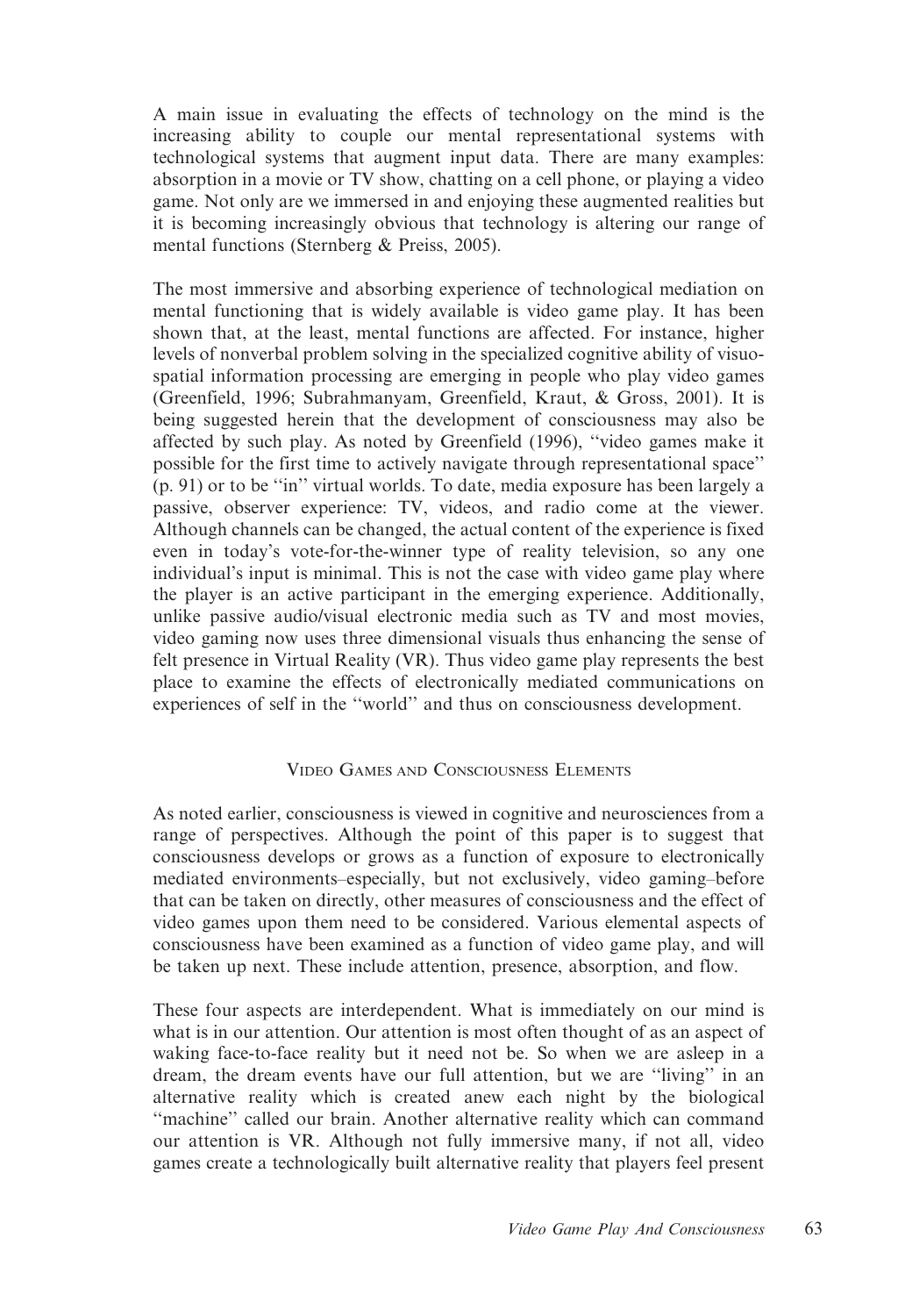in, as it draws their attention to the enemy approaching. Thus, presence is when our attention is fully on a virtual reality. When this happens over some period of time, the player is described as absorbed in the game. At its most absorbing and challenging, game play can induce experiences of flow, or a sense of oneness with events as they unfold. This flow experience has qualities of HSC which can be distinct from addiction. This discussion will illuminate the linkages between video game play and attention, presence, absorption, and flow.

## Attention

Attention might be thought of as what is immediately on our mind; however, the capacity of attention can be altered. In a methodologically tight experiment, Green and Baveller (2003) found that habitual electronic game players experience improved visual attention capacity versus those who do not play. Additionally when non-players were taught to play a video game, they showed attentional improvements from pre-training to post.

Players need to divide their visual attention in order to play video games. Subrahmanyam, Greenfield, Kraut, and Gross (2001) reported that skilled video game players had developed such skills better than less skilled players. In order to navigate through the VR of a video game landscape, one has to divide or perhaps broaden one's attention across the landscape in order to anticipate rapid changes in the situation.

Maynard, Subrahmanyam, and Greenfield (2005) reviewed the attention and video game play literature. They found that experimental manipulations with attention as the dependent variable resulted in improved attention among those assigned to the video game playing condition. They also found, however, that the type of game can affect the outcome. For instance, they reported that in one study a battle game was better at improving attention than a puzzle game. Attention is only one small element of consciousness which has also been examined in the meditation literature (Rani  $\&$  Rao, 2000) showing similar improvements in attention following meditation. There are other aspects of consciousness that video games influence.

### Absorption

Psychological absorption is another, broader, conceptualization of attention. Capacity for absorption can be thought of as a capacity for total attentional involvement over time. Funk, Buchman, and Jenks (2003) pointed out that although absorption in computer game play is often reported, it is seldom directly studied. Wood, Griffiths, Chappell, and Davies (2004) found that rapid absorption into games was rated as highly important by gamers. Psychological absorption in gaming has been examined by Glicksohn and Avnon (1997) whose subjects showed significant increases in absorption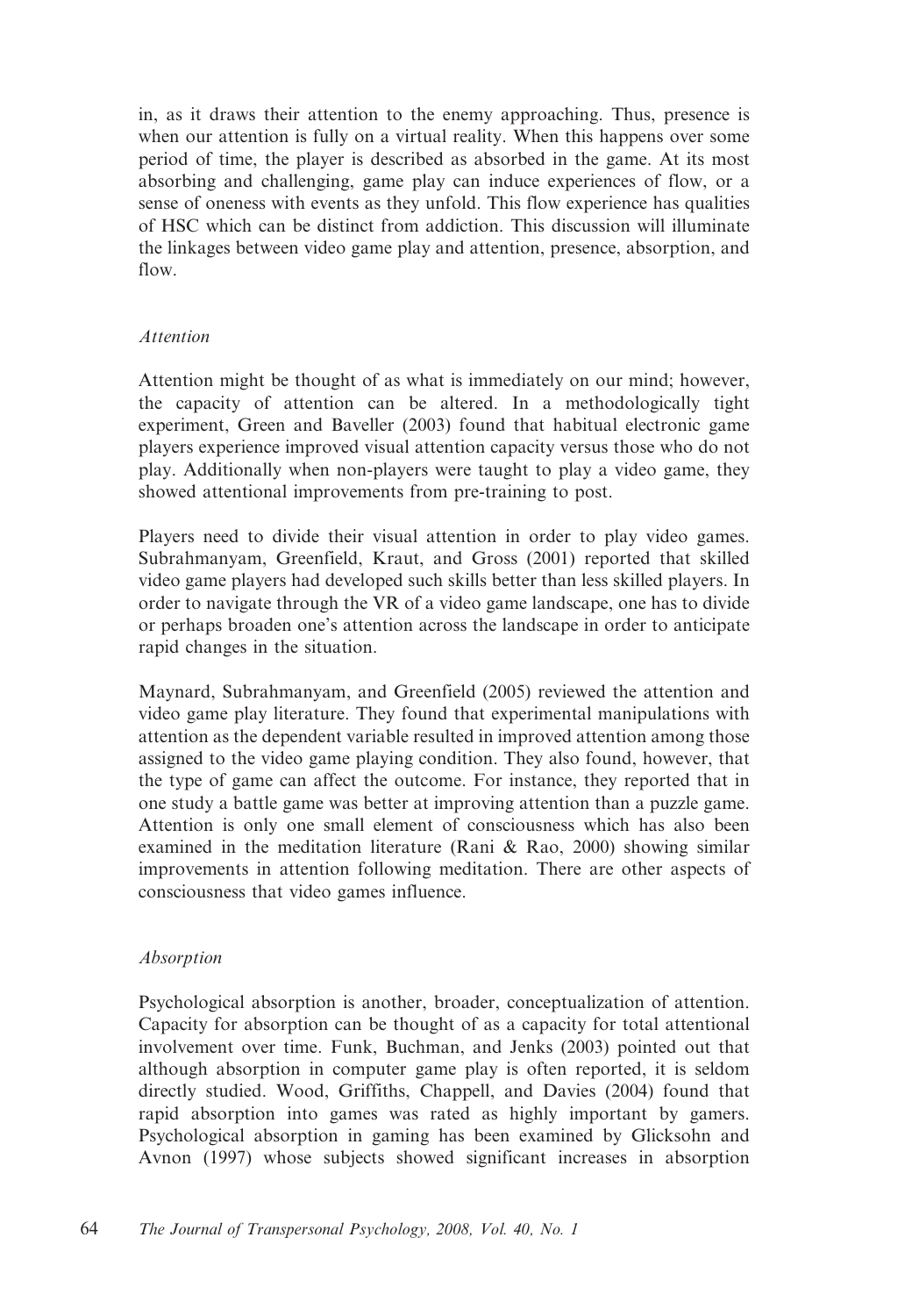associated with video game play, relative to subjects who did not report consciousness alterations during video game play.

Preston (1998) reviewed the research on absorption and VR immersion, which is most commonly experienced in video game play, concluding that those who score high on psychological absorption:

evaluate information in a distinct way that links it to self. This strongly implies that, regarding vision, audition, touch and balance, information to more modalities increases absorption. Multimodal stimulation creates a greater sense of presence in immersive VR. Immersive VR has the potential to offer low absorbers access to altered states of consciousness like those which high absorbers experience and also has the potential to offer to us all access to a higher level of consciousness (p. 285).

This relationship suggested by Preston (1998; 2007) is empirically shown in the work of Glicksohn and colleagues, who have found a positive relationship between absorption and alternative experiences of consciousness such as hallucinatory experiences (Glicksohn & Barrett, 2003) and anomaly in subjective experiences (Glicksohn, 1993–94). Thus, when full attention is commanded in video games, players can become so absorbed that alterations in consciousness result. Glicksohn and Avnon (1997–98) found that some of their subjects reported experiences during video game play indicative of altered states of consciousness (e.g., drifting, flying, or changes in visual or auditory perception).

To illustrate, in interviews with hard core gamers, Gackenbach, Matty, Kuruvilla, Samaha, Zederayko, & Olischefski (in press) point out that when the questioning turned to attention or how absorbed they were in the game the interviewees often smiled and joked about how zoned out they could become:

The transcribers commented that she rolled on the floor laughing after reading this from one of the first interviewees ''I tune out everything like there's very little distractions if I'm really set into a game like my fiancée has tried to do…sounds silly but tried sexual advances on me and I'll just be oblivious to her you know, she pretty much has to get in front of me or shut off the game before I realize that she wants something.''

Now to turn to the next concept, psychological absorption has been conceptualized as the waking reality equivalent of presence in VR (Preston, 1998, 2007).

### Presence

The cognitive sciences use the notion of a mental model as a conceptual way to understand our sense of self in the world. Along these lines Blackmore (2004) has pointed out that our perception of reality is a mental construction, a best guess. VR, and especially immersive VR, potentially offers practice in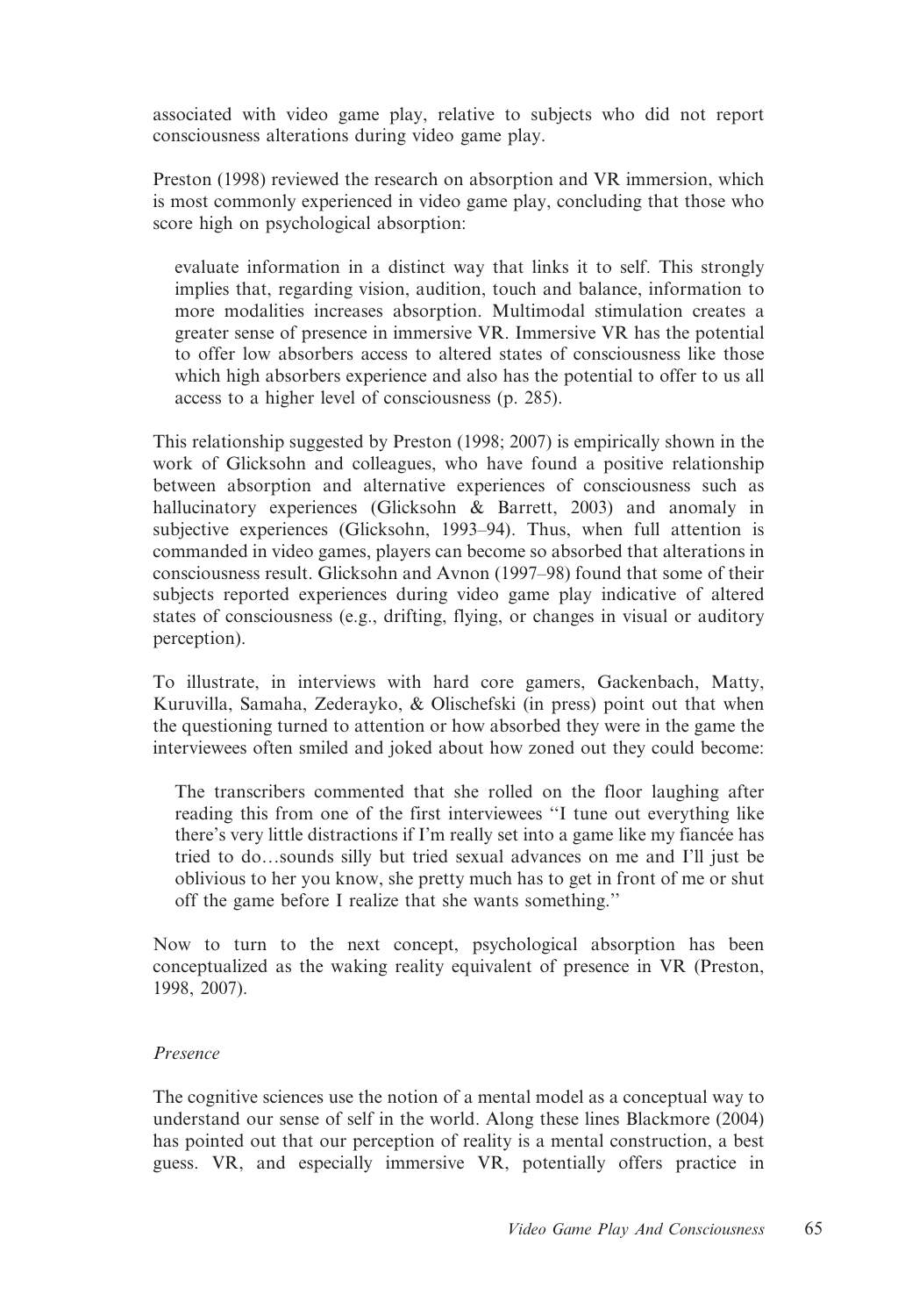maneuvering around in, as well as being in, ''artificial'' or perhaps "alternative" technologically constructed realities. The degree to which one feels like they are in the game is discussed in the VR literature as presence.

Sanchez-Vives (2006) noted that immersive VR systems typically include at least some sort of head tracking device as well as other devices to support other sensory modalities. This basic apparatus has been applied in a wide variety of settings, including psychotherapy, medicine, entertainment, and the arts. It is interesting to note that these VR environments are not especially accurate in their representation of the details of reality, yet they are quite capable of elicitation of self-report, behavioral, and physiological responses consistent with what would be expected in reality. Witmer and Singer (1998) found that high presence in VR occurred with increases in involvement, control, selective attention, perceptual fidelity and mimicking real world experiences. All are aspects of video game play. Interestingly, VR researchers express puzzlement at the call for realism so often expressed in application areas (Sanchez-Vives, 2006; Slater & Sanchez-Vives, 2006) but to gamers and developers of games increased realism is a desirable feature.

A comprehensive model of the relationship between the potential variables that affect a person's sense of immersion or presence in video games is offered by Ermi and Mayra (2005). They delineate three types of immersion in video games: sensory, challenge-based, and imaginative. These investigators suggest that these forms of immersion are affected by and affect various elements of the games played and real worlds. They explain that

sensory immersion [is] related to the audiovisual execution of games... challenge-based immersion…is the feeling of immersion that is at its most powerful when one is able to achieve a satisfying balance of challenges and abilities … imaginative immersion… is the area in which the game offers the player a chance to use her imagination, empathise with the characters, or just enjoy the fantasy of the game (p. 8) (emphasis[i.e. bolding] in original).

Challenge based immersion in this model is essentially ''flow,'' which is taken up next. Thus video games can capture the player's attention if they have features that increase the sense of presence in the game. When presence is accomplished, which of course is the goal of video game designers, researchers and players talk about being not only absorbed in the game but also being in the flow of the experience.

### Flow

Conceptualized as related to psychological absorption (Csikszentmihalyi, 1988a, 1990; Csikszentmihalyi, Abuhamdeh, & Nakamura, 2005), flow is another way of experiencing consciousness that has been reported as a result of video game play, and is central to the present thesis. Csikszentmihalyi, Abuhamdeh, and Nakamura (2005) have summarized research identifying what flow is, how you get to it, and what the outcomes are. Flow consists of three major components: the merging of action and awareness, a sense of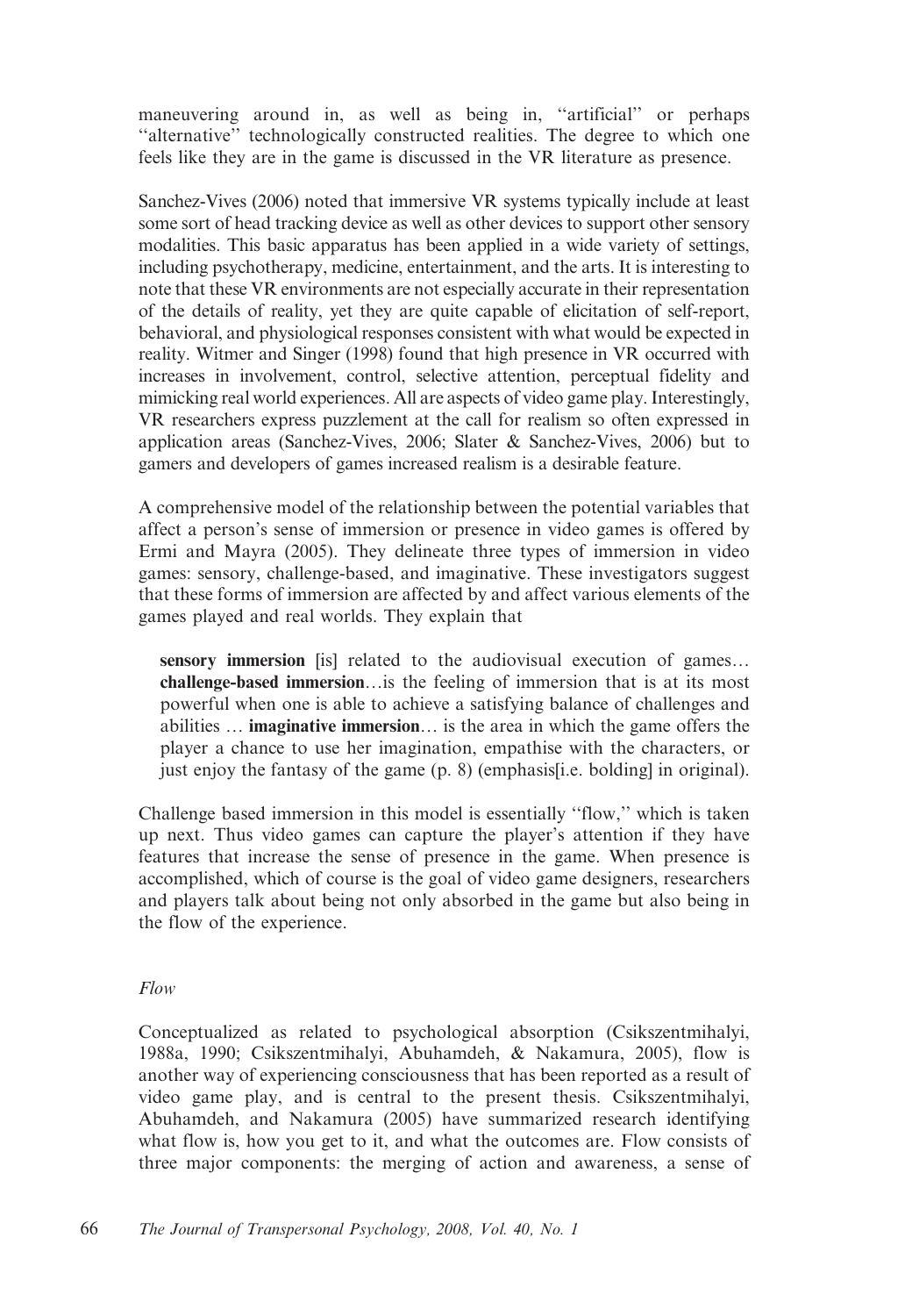control, and an altered sense of time. To have experiences of flow several conditions are needed:

- 1. a clear set of goals,
- 2. a balance between perceived challenges and perceived skills, and
- 3. the presence of clear and immediate feedback.

As far as outcomes from the experience of flow, Csikszentmihalyi, et al. (2005) note that the literature has reported ''a strong positive relationship between flow and performance'' (p. 604). This includes ''artistic and scientific creativity … effective teaching … learning … and peak performance in sports'' (p. 604). In building a bridge between video game play and HSC, two areas of research into flow will be briefly examined: media use and peak experiences.

Flow and Media Use. Csikszentmihalyi, Abuhamdeh, and Nakamura (2005) argue that cultural selections of artifacts are a function of the degree to which their use elicits flow. This theme is picked up in the communication studies literature which has examined the relationship between flow and media enjoyment for some time. In a review examining how flow might account for media enjoyment, Sherry (2004) points out that the most often cited theory in the communication studies literature is the ''uses and gratifications theory.'' It argues that we use media because they are fun and gratify some need but that the nature of that gratification is unclear. Sherry suggests that flow offers a construct that clarifies why we enjoy media:

It is clear from the gratifications research that media use provides an enjoyable experience. Second, the gratifications of using media to escape and to forget are indicative of the intense focus and loss of self-consciousness in media use. …Third, many have experienced temporal distortion ….Finally, the entire uses and gratifications research tradition is predicated on the empirical observation that media use is at least in part, intrinsically motivating (p. 333).

He qualifies his summary of the parallels between flow and media enjoyment by saying that two factors are critical: message difficulty and usage skills. Obviously not all media experiences are enjoyable or bring on flow.

Computer use is one form of media that has also prompted research relative to flow. Flow in this literature has been associated with online web experience (Mathwick & Rigdon, 2004; Skadberg & Kimmel, 2004), hackers' motivation (Voiskounsky & Smyslova, 2003), and use of a broad range of information technologies (Pike, 2004). Additionally several researchers, including Sherry (2004), have offered theoretical models of computer use embracing flow (Sharafi, Hedman, & Montgomery, 2006; Finneran & Zhang, 2003). Interestingly, Sherry (2004) points out in his discussion that, ''some might comment that Csikszentmihalyi seemed to have video games in mind when he developed the concept of flow'' (p. 339).

Several video game researchers have found such a relationship. Voiskounsky, Mitina, and Avetisova (2004), Choi and Kim (2004), and Chou and Ting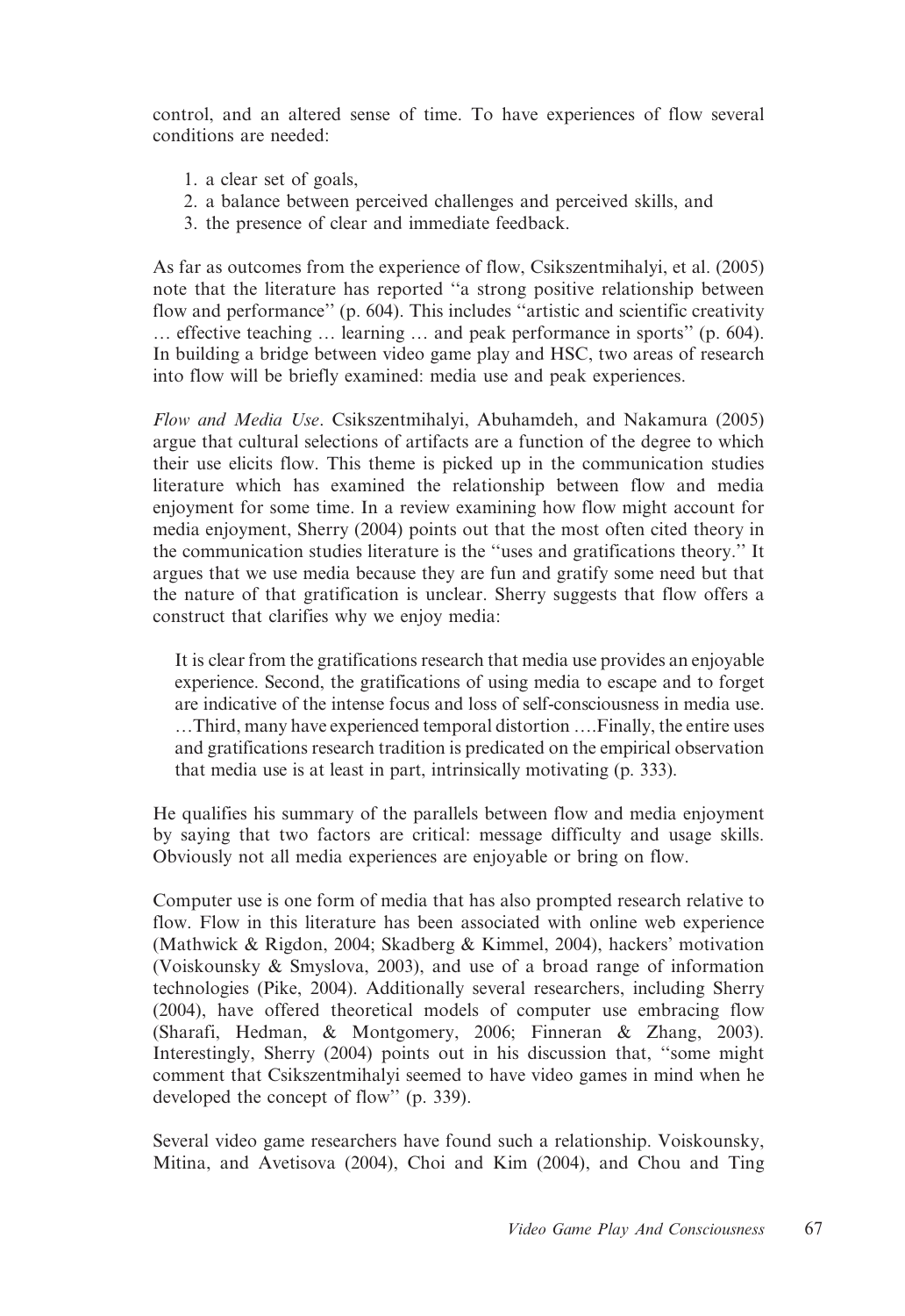(2003) note a positive relationship between video game play and the experience of flow. Voiskounsky, et al. (2004) found flow evidenced by players in a Multi-User Domain role playing game. Choi and Kim report flow as a quality associated with continued online play by Korean gamers. Chou and Ting examined self-reports of flow on a scale they developed among the ''membership of virtual communities devoted to Internet games'' (p. 666). Using the same scale developed by Chou and Ting, Gackenbach and Reiter (2007) found that frequent game players reported more flow experiences while playing video games along several dimensions than did infrequent players.

Sherry (2004) noted that ''video games possess ideal characteristics to create and maintain flow experiences …. Games that facilitate flow are likely to be adopted whereas games that don't create flow are likely to be discarded'' (p. 340). The last echoes Csikszentmihalyi, Abuhamdeh, and Nakamura's (2005) point regarding how flow mediates the selection of cultural artifacts. It is not surprising then that game developers strive to design games that will produce flow. This quote from a gamer illustrates their potential to elicit flow: ''You almost zone out, …Your mind just goes on autopilot and you just become one with the system ... Sometimes, you can't believe the moves you're making" (McLean, 2005).

Flow and Addiction. An important point regarding flow is the concern that, in the case of video game play at least, it can lead to addiction. Chou and Ting (2003) examined this question by developing a ''cyber-game'' (i.e. video game) flow scale with items specifically designed to measure addiction as well as items measuring other elements of cyber-game flow. They took an economist's perspective testing the rational-addiction model which argues that product preferences and loyalty is a type of rational-addiction based upon repetition of a behavior and does not have the negative overtones of the use of the term in psychology and psychiatry. However, they point out that this form of addiction can become negative at its high end. Chou and Ting conclude that the experience of flow can be the link between rational-addiction, chosen repetitive behaviors by consumers, and irrational, maladaptive addiction in cyber-game play.

Using the same scale Gackenbach (2007a) found that high end college student gamers reported more flow of a variety of sorts than low end gamers. She also found less flow which is associated with addiction in high end gamers when controlling for sex and motion sickness. Thus, heavy gaming may put the player at risk for addiction due to the elicitation of flow as has also been pointed out in runners (Chapman & DeCastro, 1990). However, any potential addiction effect in gamers may be moderated by gender (men play significantly more than women), and motion sickness (less motion sickness during play is associated with higher presence, sense of being there, in VR). Additionally, Gackenbach's research participants were college students; thus one might assume that by being in college they are managing to integrate the appeal of video games into the rest of their lives.

While addiction to video game play is an important and oft cited concern, it is equally important to keep in mind that for most players it is passion, not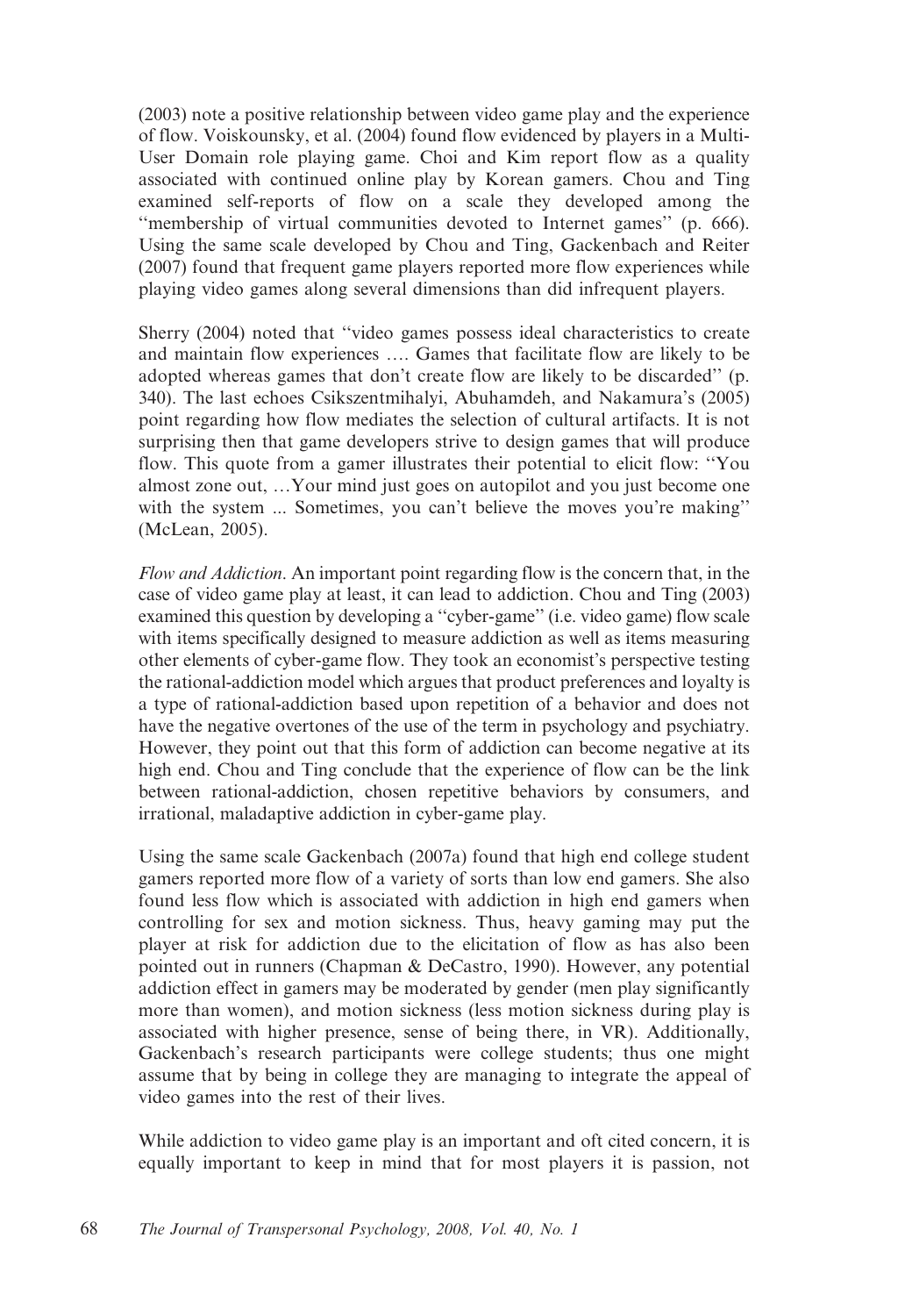addiction that is at work. In a recent study Grusser, Thalemann, and Griffiths (2007) reported in a sample of over 7000 gamers that about 12% fulfilled the criteria for addiction. Gackenbach et al. (in press) noted that a common comment from their hard core gamer interviewees was that with college they learned to control not only their anger while playing, but also their single mindedness or potential addiction to video game play.

Flow and Peak Experiences. Related to the thesis of this paper, Csikszentmihalyi (1988b; Csikszentmihalyi, Abuhamdeh, & Nakamura, 2005) speculates that flow has implications for the evolution of consciousness. ''Unless we learn to enjoy using the mind freely, yet in an orderly fashion, the evolution of consciousness is going to be hampered'' (p. 605). In fact, the concept of flow appears on the surface to be similar to that of the peak experience described by Maslow (Privette, 1983).

In a detailed analysis of the common characteristics of peak experience, peak performance, and flow, Privette argues that there are both common characteristics as well as differences among these states. Common to all three is absorption, attention, or clear focus. She adds that shared by all three is joy, valuing, and the ''spontaneous, effortless, letting-be of the process and the graceful, integrated, Taoistic nature of the person in the event'' (p. 1366). In a later paper, with empirical data, Privette and Bundrick (1991) found overlaps among these concepts.

There are also differences between the experience of flow and peak experience, however, so that it is a mistake to view them as the same thing. Privette (1983) detailed these differences and later developed an inventory to examine peak performance, peak experiences, and flow (Privette & Sherry, 1986; Privette & Bundrick, 1991).

Several dissertations on the relationship between flow and peak experiences emerged some years after Privette's work. Of these four dissertations, two of the authors used qualitative and two of the authors used quantitative methods. The two qualitative studies examined flow and peak/mystical experiences in practitioners of Tai Chi (Kiehne, 2003) and Aikido (Heery, 2003). The two quantitative works examined college athletes' experiences of flow and spirituality (Sainz, 2004) and, the experience of self-selected individuals from the San Francisco Bay Area who had a knowledge of flow and were willing to examine their experiences in depth (Galloway, 2005).

From these studies it seems that there is no clear linear relationship between flow and peak/transpersonal/spiritual experiences but that they can both occur in the same group of individuals or under similar circumstances. Galloway's study, in particular, showed that in-depth attention to flow itself can be transformative in the transpersonal sense. Privette's (1983) original conceptual paper on the relationship between peak experience and flow offers the best understanding of similarities and differences.

To summarize these sections on consciousness associated with video game play, clearly video game play captures gamers' attention and enhances it. This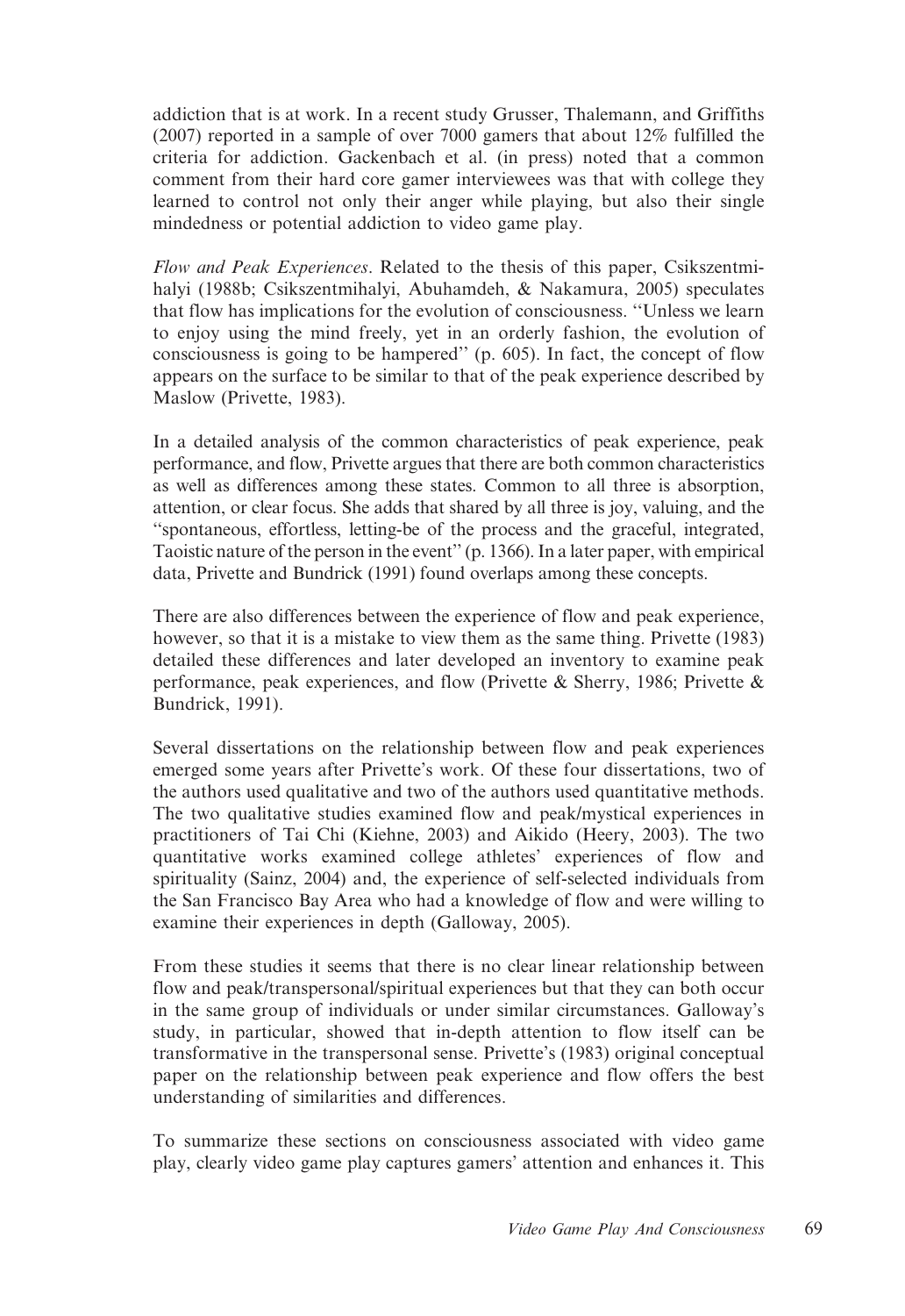is enabled in part by the degree of presence or immersion felt in the game with the result that over time the gamer becomes absorbed and eventually experiences flow. This absorption and flow overlap in ASC experiences and perhaps in the development of HSC at its best but may also lead to addiction at its worst. It should be noted that none of this is especially surprising as games are specifically designed to be easy to learn. The literature is clear that players who can get absorbed and into a flow in gaming learn and keep coming back for more. Not generally considered until now, however, are further potential effects on consciousness due to game play in terms of the emergence of characteristics of higher states of consciousness. These will be taken up next.

## VIDEO GAMING AND POTENTIAL INDICATES OF HIGHER STATES OF CONSCIOUSNESS **EMERGENCE**

Some research now suggests that video game play is associated with at least one experience thought to have some relationship to the development of HSC: lucid dreaming. The term ''lucid dreaming'' has been somewhat variously defined. Alexander et al. (1990) characterized it as part of the ongoing experience of an inner wakefulness that is continuous in waking, sleeping, and dreaming. Gackenbach  $(1991)^4$  distinguished between lucid dreaming, as active dream wakefulness, and witnessing dreaming, as more removed and uninvolved from the dream activity while the dreamer is still fully aware that it is a dream. Researchers tend to view lucid dreaming as being aware that one is dreaming while the dream unfolds with variations of what one is aware of from waking life. They also factor in dream self-reflectiveness and dream control into their definitions (Gackenbach & LaBerge, 1988; Kahan, 1994). These definitions are from a cognitive science view of consciousness in sleep. The emergence of waking consciousness in sleep has long been recognized by several eastern wisdom traditions as associated with the development of spiritual realization or, in the language of this paper, the development of consciousness.

Maharishi Vedic Science discusses the ongoing experience of an inner wakefulness as an experience of an absolute, unchanging field of existence that is continuous in waking, sleeping, and dreaming (Gackenbach & Karpen, 2007). Tibetan Buddhist teachings speak of lucid dreaming as part of the steps towards enlightenment. For instance, in a meeting with western researchers, the Tibetan Dalai Lama pointed out that ''The main purpose of dream yoga in the context of tantric practice is to first recognize the dream state as dream state'' (Varela, 1997, p. 129). So although Western psychology views lucid dreaming as an interesting anomaly of sleep, with implications for the nature of consciousness in sleep, Eastern thought places considerably more importance upon lucid dreaming but within a broad context of various practices designed to develop consciousness.

### Dreams and Video Game Play

Despite the immense popularity of video games, there has been very little research examining the effects of video game play on ASC, no less HSC.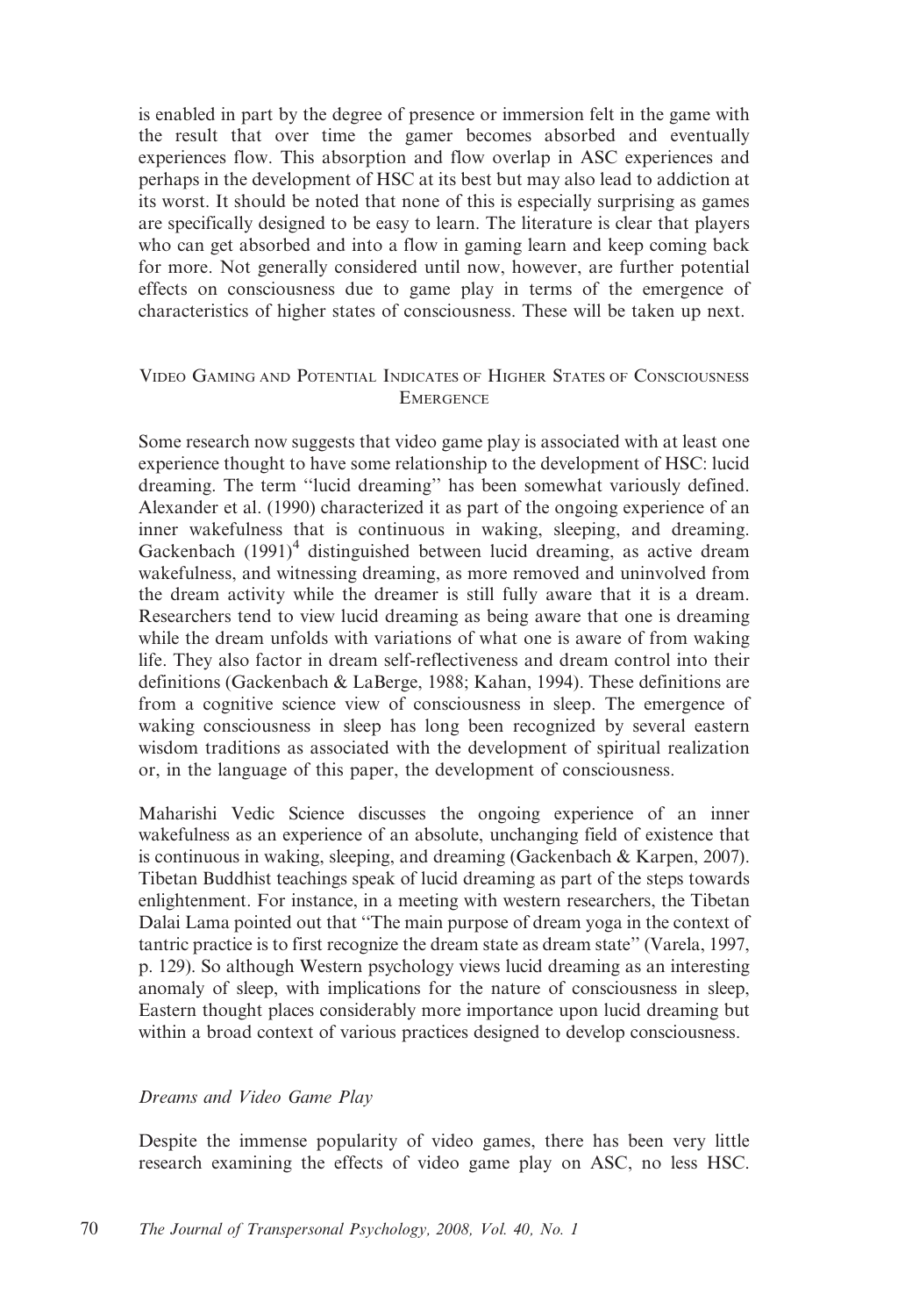Dreams, an altered reality that our brains construct anew every night, are one such ASC. Media use effects on dreams have been examined by Van den Bulck (2004) who concluded that ''media influence on dream content was not limited to excessive media users'' (p. 43). Part of this research was an examination of computer games and dreams. Van den Bulck found that computer games were less likely to show up in nightmares than television was and that computer games were also present in pleasant dreams for the children he investigated. Players of the puzzle-type game called Tetris reported intrusive, stereotypical, visual images of the game at sleep onset (Stickgold, Malia, Maguire, Roddenberry, & O'Connor, 2000). Bertolini and Nissim (2002) recognized fragments or characters from the video games in the material of children's dreams. They concluded that due to this radical change in children's play patterns, they must now incorporate video games into their child therapy practice. Finally, Schredl, Anders, Hellriegel and Rehm (in press) reported that ''interindividual differences in nightmare frequency were not explained by interindividual differences in TV viewing or computer game playing habits'' of 11 to 13 year olds.

In a study examining 27 high end gamers by Gackenbach, Matty, Kuruvilla, Samaha, Zederayko, & Olischefski (in press), 56 dreams were content-analyzed using the Hall and Van de Castle (1966) system as delineated by Schneider and Domhoff (2006). The largest effect size for these video game players' dreams was evidenced in larger numbers of dead and imaginary characters, aggression/ friendliness percentage, and physical aggression than the Hall and Van de Castle norms. Large effect sizes were also found in gamers' dreams for lower bodily misfortunes and lower in dreams with at least one instance of friendliness. The fewer bodily misfortunes would seem to indicate that they are winning at their aggressive dream battles. This is not surprising given all their practice while awake in virtual reality battles (i.e., the majority of the interviewees expressed a preference for role playing games with a battle motif such as World of Warcraft or first person shooters). Another interesting finding is the higher incidence of dead and imaginary characters. This certainly seems to characterize the virtual world of many of today's games showing up in their dreams. In fact, in interviews, one gamer commented that there is no reason to be a human in a game as they have fewer powers than other types of creatures.

Thus, to date, media use and especially video game play show some dream incorporation. Given that the major function of dreams is to process new information, this would be expected. But what has not been examined until now is how media use, as most immersively experienced in video game play, can affect the very nature of consciousness in dreams, e.g. lucid dream emergence.

# Video game play and consciousness development research program: Methods and Findings

In a series of research and scholarship begun in 1998 Gackenbach and  $\text{colleagues}^5$  have discussed the theoretical basis and some empirical evidence for some expanded consciousness experiences occurring among high end video game players. The following observations relevant to the proposed association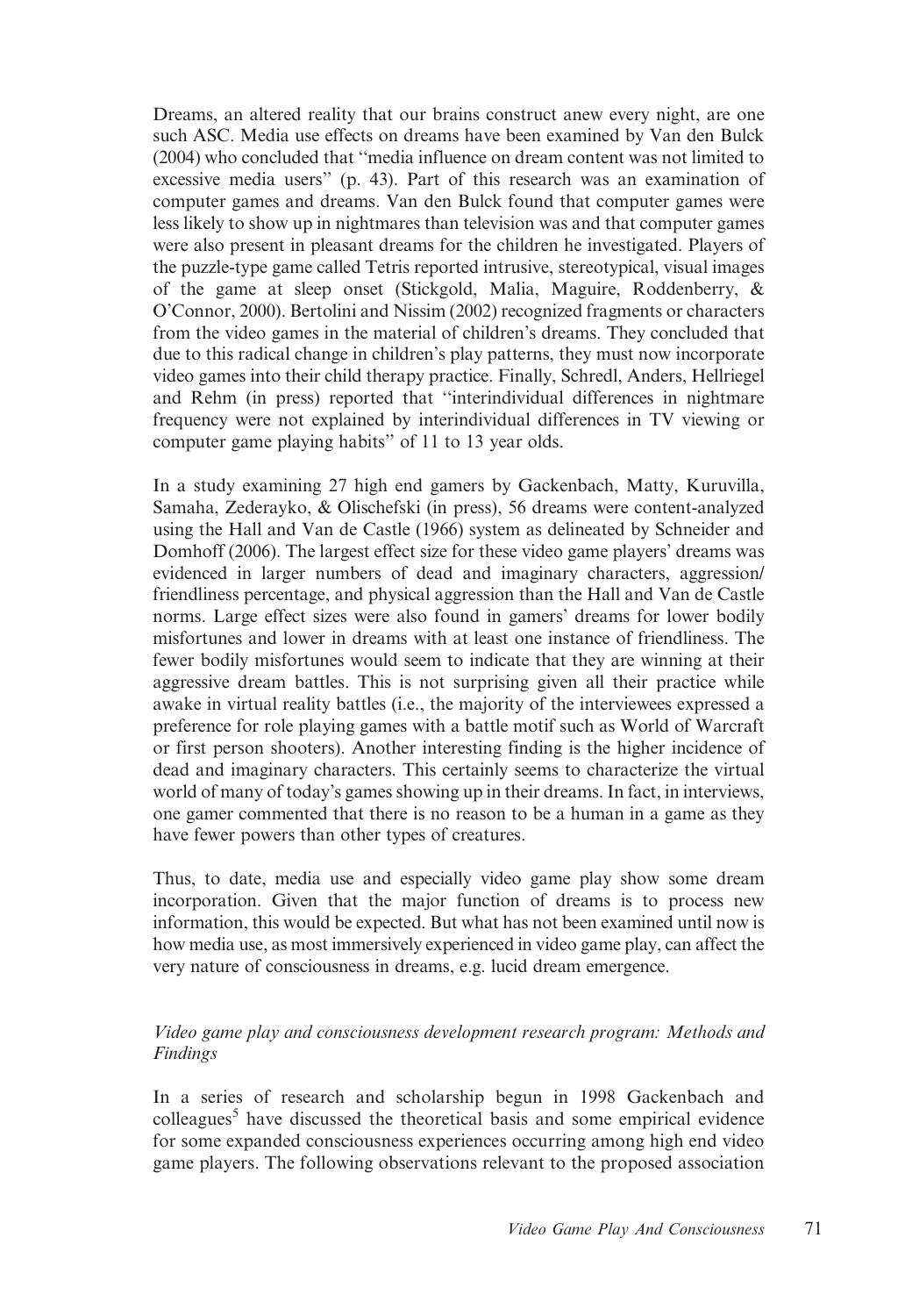between lucid dreams and video game play have emerged from the players' point of view: ''I've had lots of dreams where I've seen it in first and third person, … It's like, 'Oh, wow, now I'm a player in Halo''' (McLean, 2005, para 11). An informant from Gackenbach, Zederayko, Kuruvilla, & Olischefski, (2007) noted, ''Sometimes if I have a dream I'll be in the dream experiencing the dream and I'll think to myself that I know that this is a dream.''<sup>6</sup>

The basic methods and findings of this series of studies will now be briefly summarized. In addition to lucid dreaming frequency, different studies in this series examined other variables thought to be indicative of consciousness development. These variables are in the main taken from the conceptualization of Hunt (1995) concerning experiences which have been seen as indicative of consciousness development. They are divided into those experiences which occur at night and those while the person is awake.

As noted, lucid dreaming is one such sleep experience but another is witnessing sleep/dreams, awareness while in dreamless or dreaming sleep. This state of witnessing is most often characterized as the dreamer being not only aware of the true nature of the state of consciousness, but also as observing the self in the dream world rather than being caught up in the dream reality. Dream control is also important for the Buddhist suggestions on the use of lucid dreaming. There is substantial research demonstrating that control of dreams is easier when lucid (Gackenbach & Bosveld, 1989). Thus these three dream variables were asked about in most of the studies done by the Gackenbach group. Other sleep questions inquired about varied from study to study, but included negative experiences of the night - like nightmares and night terrors, and experiences thought to be directly related to daytime media use, i.e., video game and media dreams.

Another type of dream thought to be related to the emergence of HSC is archetypal or mystical dreams. These are defined in the questionnaires used as:

dreams that carry a sense of importance, awe and fascination. They may be reminiscent of mythology, or fairy tales, or be felt to have a religious/ spiritual significance. This type of dream may still be remembered years later. Such dreams can carry with them a deep sense of significance to one's life either on a personal level and/or on a broader level.

Waking experiences asked about included precognitive, mystical, and out-ofbody experiences. These were defined in the various questionnaires as:

Out-of-Body Experiences: Occasionally people may experience a sense of being above their body and looking down on it from a different vantage point. This experience could be fleeting, or it could continue for some time and has been called an ''out-of-body'' experience. How often do you have out-of-body experiences?

Precognitive Experiences: During waking you may experience knowledge of someone else's thought or actions at a distance. You have no possible rational explanation for how this is possible, or precognition: that is,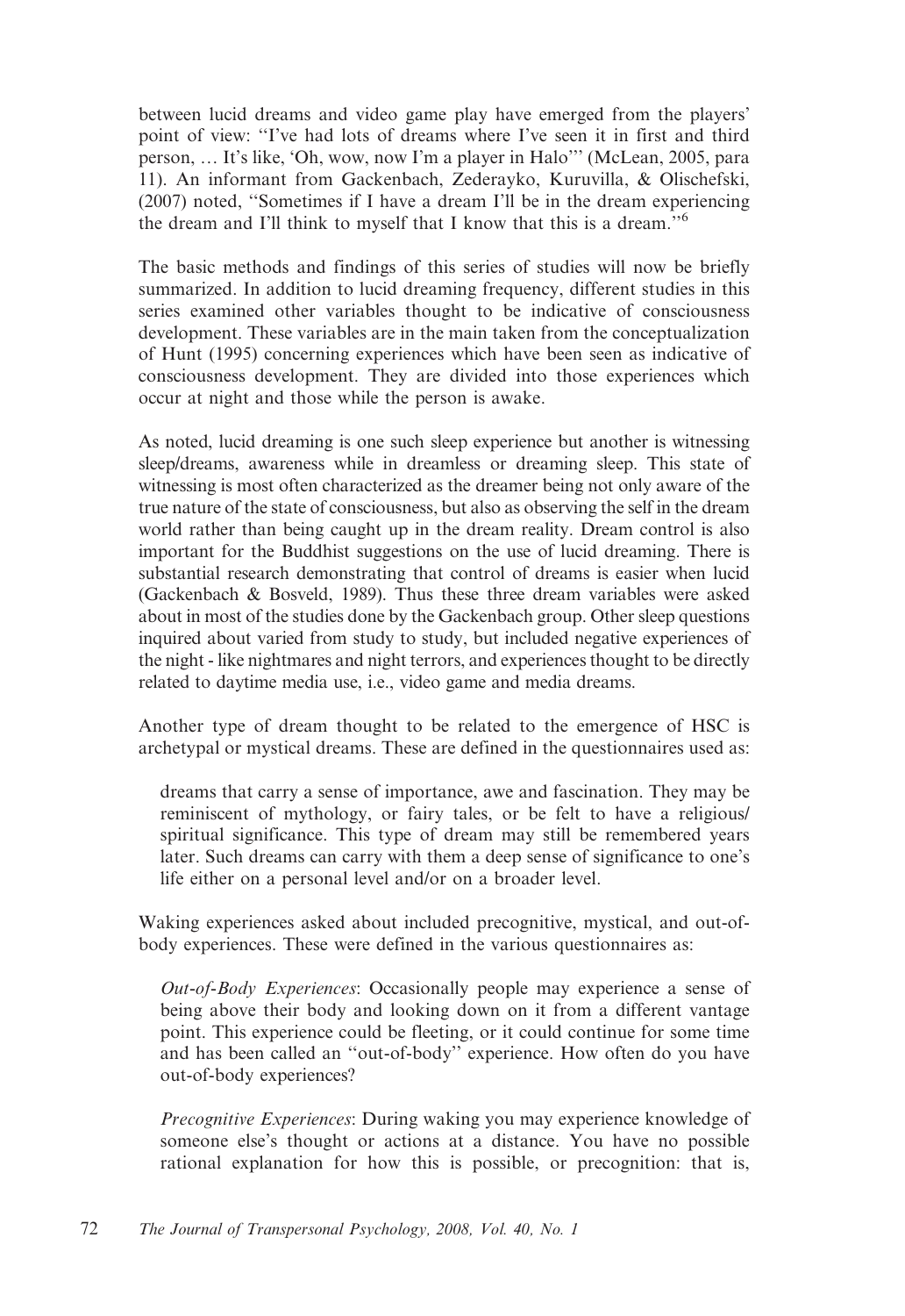knowing what will happen in the future but with no possible basis in ordinary anticipating. This might include seeing unusual phenomena, which other people may not be able to see. How often do you have these precognitive experiences?

Mystical Experiences: During waking you may experience a sense of oneness and unity in all things, along with experiences of awe, bliss, and/or wonder. Sometimes this involves a sensation of melting or fusing with one's surroundings, feelings of being overwhelmed by a sense of love or compassion. Some of these experiences can be very hard to put into words. How often do you have these mystical experiences?

All of the above have been associated with, or clearly indicative of, the emergence of HSC (Hunt, 1995; Lukoff & Lu, 1988). Finally used in some of these studies were scales measuring the self-perception of mystical states (Cloninger, 2004), flow (Chou & Ting, 2003) and absorption (Tellegen & Atkinson, 1974).

In terms of video game measures assessed in this series of studies, simple frequency of play was always asked about but most often it was combined with other high-end video game indicators such as number of games played, age play began, and length of play sessions. Controls depended on the study but the most often used were motion sickness and dream recall. Due to its association with presence in the VR literature, motion sickness susceptibility during play was asked about and then controlled for in many analyses. Another control variable always used was dream recall either as self-report or word count. This comes from the dream literature as it is confounded with incidence reports of intense dream types such as lucid, nightmare, and archetypal dreams.

The association of lucid, control, and media dreaming to video game play has been the most robust across these studies of sleep variables, while absorption and flow scores associated with video game play were the most robust for the waking variables. The results of these studies are summarized in Tables 1 and 2.

# Video Game Play and Consciousness Development Research Program: Discussion

One way to consider which HSC variables were more likely to be associated with high-end game play relative to low-end play for these seven studies is to look at the percentages under each variable name. As explained in the table, these percentages are the number of times a clearly positive association between video game play and the variable of interest was obtained divided by the total number of times it was assessed. As noted in Tables 1 and 2, following the percent positive findings were the percent negative and the percent of no association. Blanks in the table meant that the particular variable was not assessed in terms of its association to video game play.

The most robust associations for dreams were between lucid, control, and media dreams and video game play. It is worth pointing out that the two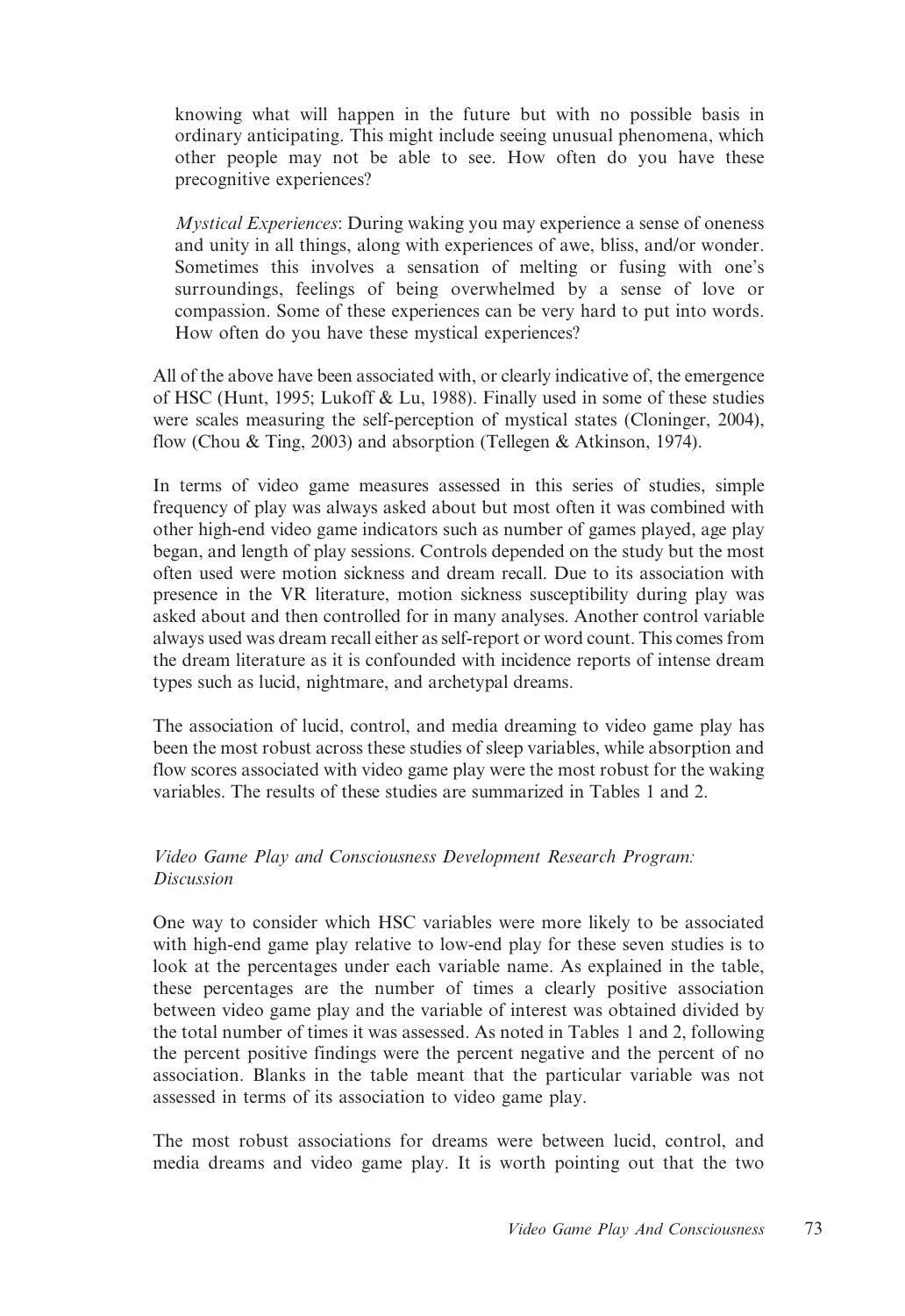| ominionally by the International Detrictor Process and Theory Detection                                                                                                                                                                                                                                                                                                                                                                                                                                                                                                                                                                                                                                                                       |                                      |                                         |                                     |                               |                                     |                                                                        |                                            |
|-----------------------------------------------------------------------------------------------------------------------------------------------------------------------------------------------------------------------------------------------------------------------------------------------------------------------------------------------------------------------------------------------------------------------------------------------------------------------------------------------------------------------------------------------------------------------------------------------------------------------------------------------------------------------------------------------------------------------------------------------|--------------------------------------|-----------------------------------------|-------------------------------------|-------------------------------|-------------------------------------|------------------------------------------------------------------------|--------------------------------------------|
| Study with data collection method<br>Dream Variable <sup>2</sup>                                                                                                                                                                                                                                                                                                                                                                                                                                                                                                                                                                                                                                                                              | Preston, 1998 online<br>Gackenbach & | Nery & Preston,<br>2005 Face to<br>Face | Gackenbach,<br>2006 Face to<br>Face | Gackenbach,<br>$20063$ online | Reiter, 2007 online<br>Gackenbach & | al. 2007 <sup>4</sup> Face to Gackenbach, in<br>Gackenbach, et<br>Face | press' online                              |
| Observer Dreams 50%/20%/30%<br>Control Dreams 80%/0%/20%<br>Lucid Dreams 79%/7%/14%                                                                                                                                                                                                                                                                                                                                                                                                                                                                                                                                                                                                                                                           | $^{+}$                               | $\frac{+}{1}$                           | $^{+}$<br>$-$                       |                               |                                     | $^{+}$<br>$^{+}$<br>$\,{}^{+}\,$                                       | $\overline{+}$<br>$^{+}$                   |
| Archetypal or mystical 35%/13%/50%<br>Media or video game 83%/17%/0%<br>Night terrors 38%/63%/30%<br>Nightmares 25%/42%/33%                                                                                                                                                                                                                                                                                                                                                                                                                                                                                                                                                                                                                   | $+$                                  | $^{+}$<br>$\overline{\phantom{a}}$      |                                     |                               |                                     | $^{+}$                                                                 | $^{+}$<br>$\overline{1}$<br>$\overline{1}$ |
| ' Data collection was by questionnaire in all casse except Gackenbach et al. (2007) which was derived from open ended interviews. Some questionnaires were administered in<br>face to face settings while others were online.                                                                                                                                                                                                                                                                                                                                                                                                                                                                                                                 |                                      |                                         |                                     |                               |                                     |                                                                        |                                            |
| ${}^{2}$ The relationship between dream type and video game play in table cells is indicated with a blank, +, - or 0 with + = positive association; 0 = no relationship; - = negative<br>association; and blank means dream type not asked about.                                                                                                                                                                                                                                                                                                                                                                                                                                                                                             |                                      |                                         |                                     |                               |                                     |                                                                        |                                            |
| <sup>3</sup> These findings in the online segment of Gackenbach (2006) were shown to be due to a ceiling effect such that the participants from the online group were all high end video<br>gamers.                                                                                                                                                                                                                                                                                                                                                                                                                                                                                                                                           |                                      |                                         |                                     |                               |                                     |                                                                        |                                            |
| <sup>4</sup> The lucid, observer, and control dream findings are for video game dreams only from high end video game dreamers.                                                                                                                                                                                                                                                                                                                                                                                                                                                                                                                                                                                                                |                                      |                                         |                                     |                               |                                     |                                                                        |                                            |
| <sup>5</sup> This is the methodologically best study because it used only dreams recalled the morning after they occurred from a night where the subject was well rested. These dreams<br>were examined as a function of media use (including video game play) the day before the dream (Gackenbach, in press)                                                                                                                                                                                                                                                                                                                                                                                                                                |                                      |                                         |                                     |                               |                                     |                                                                        |                                            |
| <sup>6</sup> These percentages represent the data summary across studies. The first one is the percent of positives, the second is the percent of negatives, and the third is the percent of no<br>relationships. All are relative to the total number of times the variable was asked about in the studies. Thus for lucid dreams, a positive association between video game play<br>and lucid dreaming was obtained 5.5 times out of 7 inquires thus 79% of the time while a negative association (more lucid dreams with less video game play) was obtained in<br>part of one study thus 1/2 of 7 inquires or 7% of the time. Finally, no relationship was found between these two variables once out of 7 times and thus 14% of the time. |                                      |                                         |                                     |                               |                                     |                                                                        |                                            |
| <sup>7</sup> Content analysis of high end gamer dreams found lower bodily misfortunes despite high physical aggression, leading to this conclusion that they were not nightmares (i.e.,<br>they were not defeated).                                                                                                                                                                                                                                                                                                                                                                                                                                                                                                                           |                                      |                                         |                                     |                               |                                     |                                                                        |                                            |

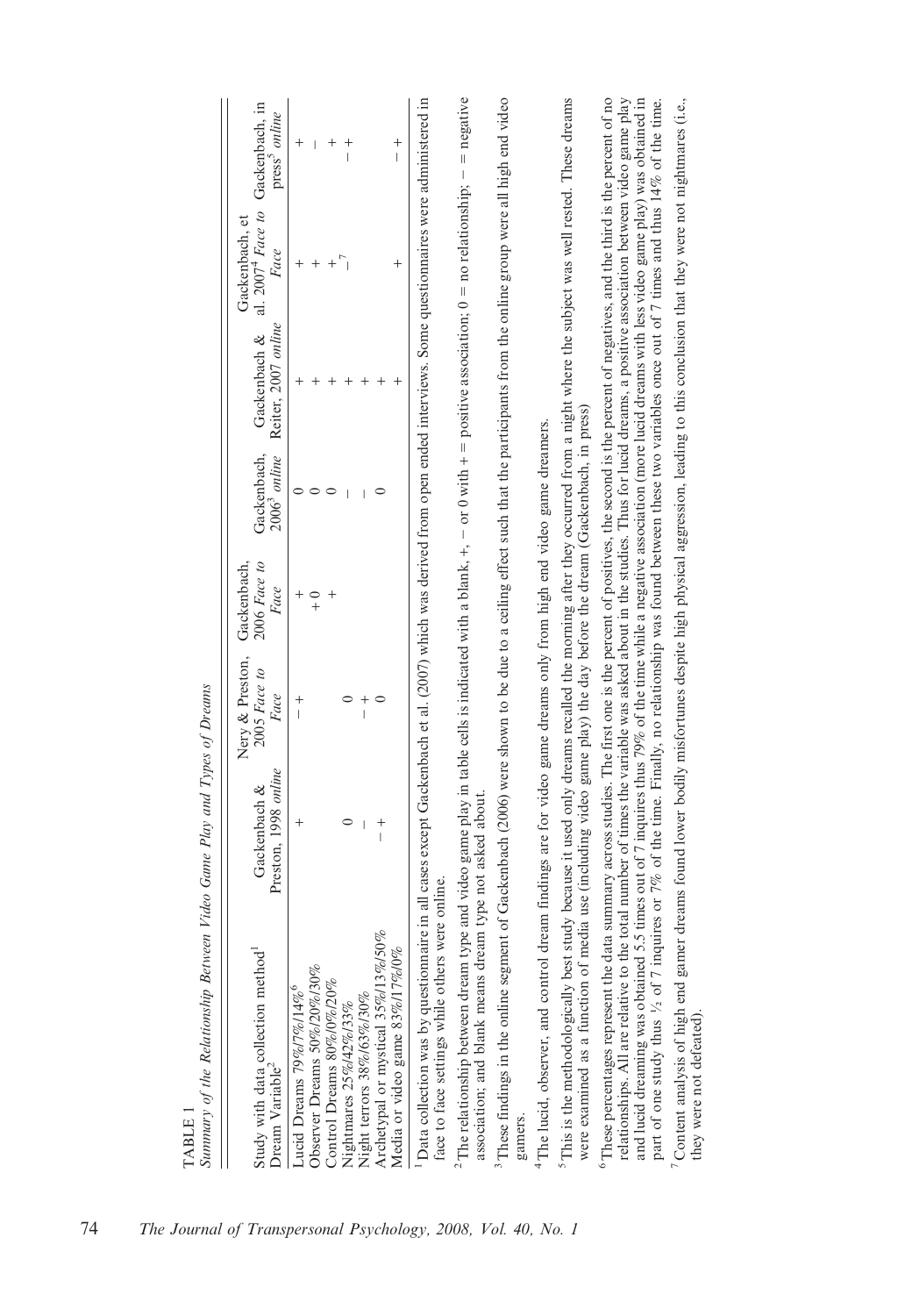| Summary of the Relationship Between Video Game Play and Waking Consciousness Experiences<br>TABLE <sub>2</sub>                                                                                                                                                                                                                                                                                                                                                                                                                                                                                                                                                                                                                                                                       |                                         |                                         |                                     |                            |                                        |                                                  |                            |
|--------------------------------------------------------------------------------------------------------------------------------------------------------------------------------------------------------------------------------------------------------------------------------------------------------------------------------------------------------------------------------------------------------------------------------------------------------------------------------------------------------------------------------------------------------------------------------------------------------------------------------------------------------------------------------------------------------------------------------------------------------------------------------------|-----------------------------------------|-----------------------------------------|-------------------------------------|----------------------------|----------------------------------------|--------------------------------------------------|----------------------------|
| Study with data collection method <sup>8</sup><br>Variable                                                                                                                                                                                                                                                                                                                                                                                                                                                                                                                                                                                                                                                                                                                           | Gackenbach &<br>Preston, 1998<br>online | Nery & Preston,<br>2005 Face to<br>Face | 2006 Face to<br>Gackenbach,<br>Face | Gackenbach,<br>2006 online | Gackenbach &<br>Reiter, 2006<br>online | Gackenbach, et al<br>2007 Face to<br>$Face^{10}$ | Gackenbach,<br>2007 online |
| Mystical or spiritual 50%/30%/20%<br>Precognitive Exp. 50%/25%/25% <sup>1</sup><br>Absorption Scale <sup>12</sup> 50%/0%/50%<br>OBE Experiences 40%/20%/40%<br>Mystical Scale 33%/17%/50%<br>Flow Scale <sup>14</sup> 100%/0%/0%<br>Meditation 50%/25%/25%<br>Prayer 0%/67%/33%                                                                                                                                                                                                                                                                                                                                                                                                                                                                                                      | $^{+}$<br>$^{+}$<br>$+$<br>$^{+}$       |                                         | $\overline{0}$                      | $\circ$                    | $\circ$                                | I                                                | $0^{13}$                   |
| <sup>8</sup> Data collection was by questionnaire in all cases except Gackenbach et al. (2007) which was open ended interviews. Some questionnaires were administered in face to face<br>The relationship to video game play and various waking consciousness experiences in table cells is indicated with a blank, $+$ , $-$ or 0 with $+$ = positive association; 0 = no<br>relationship; - = negative association; and blank means measure not taken<br>settings while others were online.                                                                                                                                                                                                                                                                                        |                                         |                                         |                                     |                            |                                        |                                                  |                            |
| <sup>10</sup> The various waking variables are from opened ended interviews with high end gamers and qualitative analyses of same.                                                                                                                                                                                                                                                                                                                                                                                                                                                                                                                                                                                                                                                   |                                         |                                         |                                     |                            |                                        |                                                  |                            |
| These percentages represent the data summary across studies. The first one is the percent of positives, the second is the percent of negatives and the third is the percent of no<br>less video game play) was obtained in one study thus 1 of 4 inquires or 25% of the time. Finally, no relationship was found between these two variables one out of 4 times<br>and thus 25% of the time. In some studies two types<br>relationships. All are relative to the total number of times the variable was asked about in the studies. Thus, for precognitive experiences a positive association between<br>video game play and reports of these experiences was obtained twice out of 4 inquires thus 50% of the time while a negative association (more precognitive experiences with |                                         |                                         |                                     |                            |                                        |                                                  |                            |
| <sup>12</sup> Absorption was part of the mystical scale or from interview questions in some studies. The full Tellegren scale was used in one study (Gackenbach, 2007b). Additionally<br>absorption and video game play has been reported by others as noted earlier.                                                                                                                                                                                                                                                                                                                                                                                                                                                                                                                |                                         |                                         |                                     |                            |                                        |                                                  |                            |
| <sup>13</sup> No association between video game play and absorption except that motion sickness and starting to play at an older age were so associated.                                                                                                                                                                                                                                                                                                                                                                                                                                                                                                                                                                                                                             |                                         |                                         |                                     |                            |                                        |                                                  |                            |

14As noted earlier other researchers have also found a positive association between flow and video game play.

<sup>14</sup> As noted earlier other researchers have also found a positive association between flow and video game play.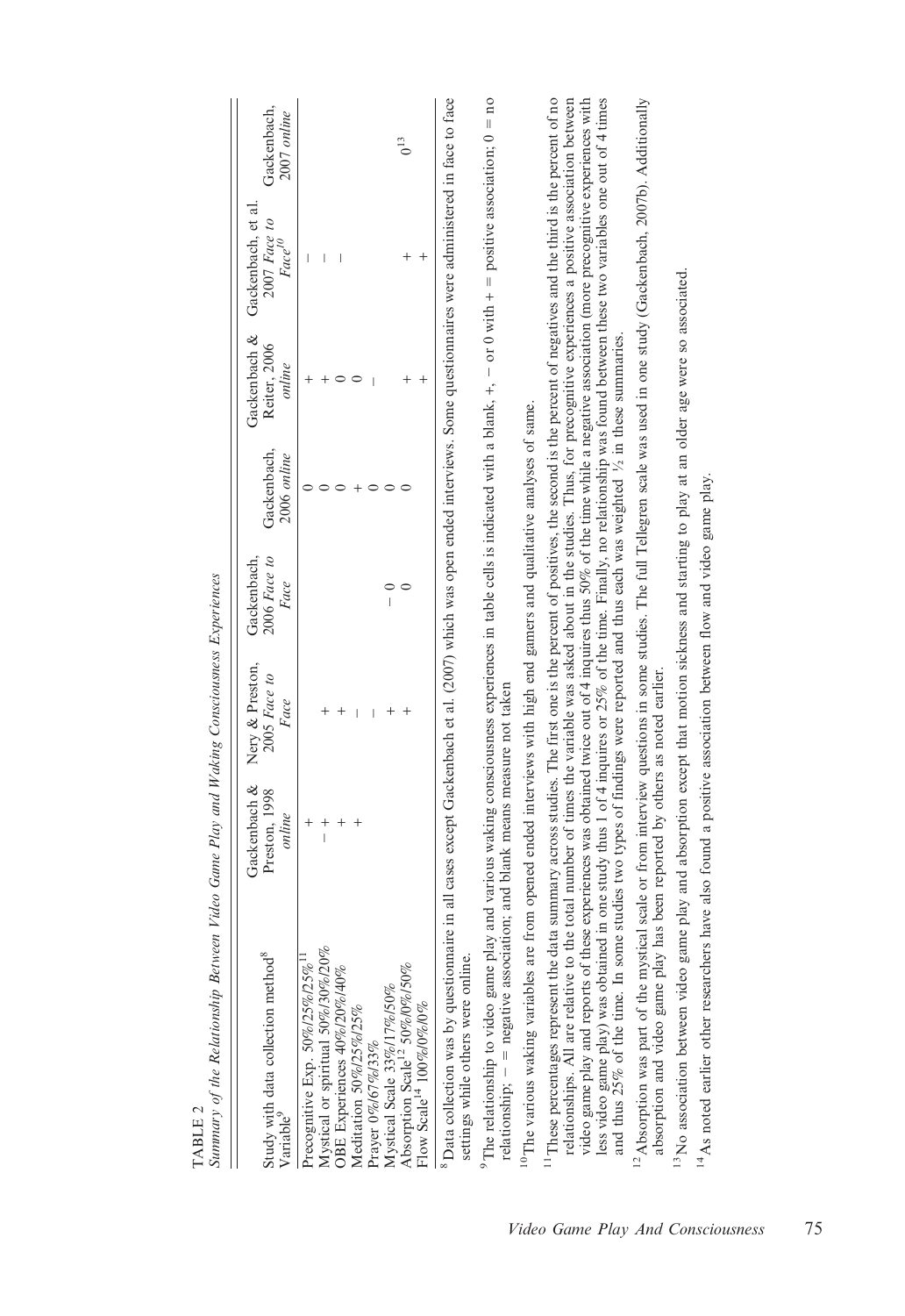negative dream types, nightmares and night terrors, were not so associated. Of the waking variables, flow resulted in the strongest positive association to game play, especially in the context of other researchers reporting these associations. Absorption was variously measured in this series of studies and showed a resulting association half the time. But, given its positive association to game play in other research and its strong contribution to the concept of flow, it is concluded that it is an important aspect of game play. Several other variables were at 50% or higher in positive associations to game play. Specifically, observer dreams, precognitive experiences, mystical experiences, and meditation were somewhat positively associated with video game play.

It is especially noteworthy in terms of the higher states of consciousness and video game play hypothesized association, that the lucid dreams finding was found in the methodologically tightest study (Gackenbach & Kurvilla, 2007). In this study only dreams from the night before of well-rested participants were examined as a function of overall media use (including video game play) the day before the dream. This extends the previous video game play associations to the entire realm of electronically mediated communication. In the factor analyses of self reports from the next day after the reported dream, interactive media (i.e., computers and video gaming) loaded the highest with lucid and control dreaming. However, also loading significantly were audio (i.e., radio) and audio/video (i.e., TV) media.

Another interesting comparison which offers further insight into what circumstances, other than high end playing, lead to the association of HSC variables and game play can be gleaned when comparing two of the online studies (Gackenbach, 2006; Gackenbach & Reiter, 2007). Because the pattern of associations to HSC variables was different for Gackenbach and Reiter (2007) than from the previous online questionnaire (Gackenbach, 2006), a comparison of the two online groups for video game play variables and demographics was undertaken. Variables which showed no sample differences were sex, frequency of play, length of typical and last playing session, number of video games played, and most types of video games. In other words, one can argue that both online groups represented high end players. Yet one group showed no associations to the HSC variables while the other showed a lot of such associations (see Tables 1 and 2). Specifically almost all the dream variables and some of the waking variables showed a positive association to game play in the Gackenbach and Reiter study but not the online portion of the Gackenbach (2006) study due to a ceiling effect.

Where group differences across studies were found was in terms of variables that may offer some explanation. Specifically the Gackenbach and Reiter (2007) sample was significantly younger and less educated, but most importantly, they started playing earlier in their lives and peaked in their play earlier as well. They also reported less motion sickness than did the data collected online the previous year with the older sample. The motion sickness difference and the age differences offer a potential explanation. According to the VR literature (Preston, 1998) less motion sickness when in or exiting VR implies more absorption into the virtual environment, in this case the game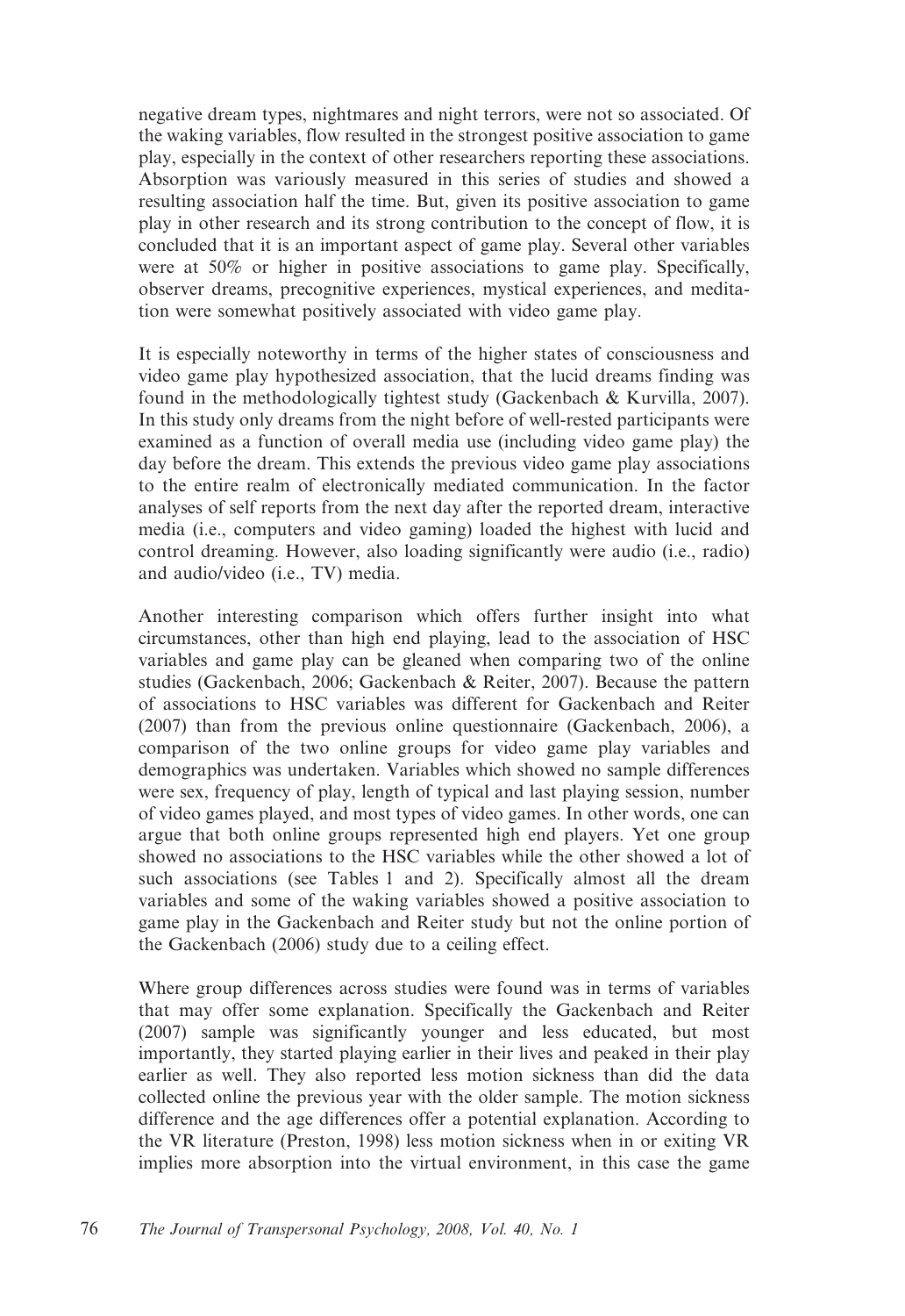world. The youth variables suggest that the HSC effects that are being examined may only show up for those that have begun play earlier in life when there are various important changes in brain growth.

A second caveat regarding the mixed findings for the waking variables thought to be indicative of the development of HSC regards the wording of the items in some of the scales. The flow during gaming findings were totally consistent both for these studies and for those studies done on this question by others (Voiskounsky, Mitina, & Avetisova, 2004; Chou & Ting, 2003; Choi & Kim, 2004). The instrument measuring flow used in some of these studies and the ones mentioned in Table 2 was worded specifically to the game playing experience. All other wordings of all waking variables did not mention gaming. There was one exception in that absorption and flow in the interviews were inquired about specific to the gaming experience (Gackenbach et al., 2007). The point is that consciousness development experiences may be happening but are not reported if players are not asked about them. Experiences, sounding very much like those in the classic absorption scale by Telligren, are recorded in the video game flow scale such as time distortion and attentional focus. So although there was less responsiveness to these when they were worded generically, positive responses associated with high-end gaming occurred with specific attributions to the gaming setting were made.

Additionally, Subrahmanyam et al. (2001) pointed out that most studies on attention, and other related cognitive variables as related to technology-use, measure short term effects, while few look at the long term implications. It can be argued that such longer term effects are the focus of the Gackenbach group's series of studies. These video game researchers note that, ''computer hardware and software evolve so quickly that most of the published research on the cognitive impact of game playing has been done with the older generation of arcade games and game systems'' (Subrahmanyam et al., 2001, p. 13). Thus marginal effects with less sophisticated systems may show larger and more long-term effects as the apparatus improves and children begin playing earlier and earlier (Gackenbach, 2006). This caveat is important to note in reporting the relationship of video game play to dream forms and other indicators of the development of consciousness.

A second rapidly changing demographic of game play is the reality that children are playing earlier in their lives thus one might expect various electronic media effects to become more pronounced in the future (Gillispie & Gackenbach, 2007).

### **SUMMARY**

To conclude, although there does seem to be some relationship between selected HSC variables and video game play, the exact nature of this relationship needs to be further explored. First, all work is correlational so that attributions of causation are not justified and remain to be explored. Another methodological consideration is that it is perhaps as much of a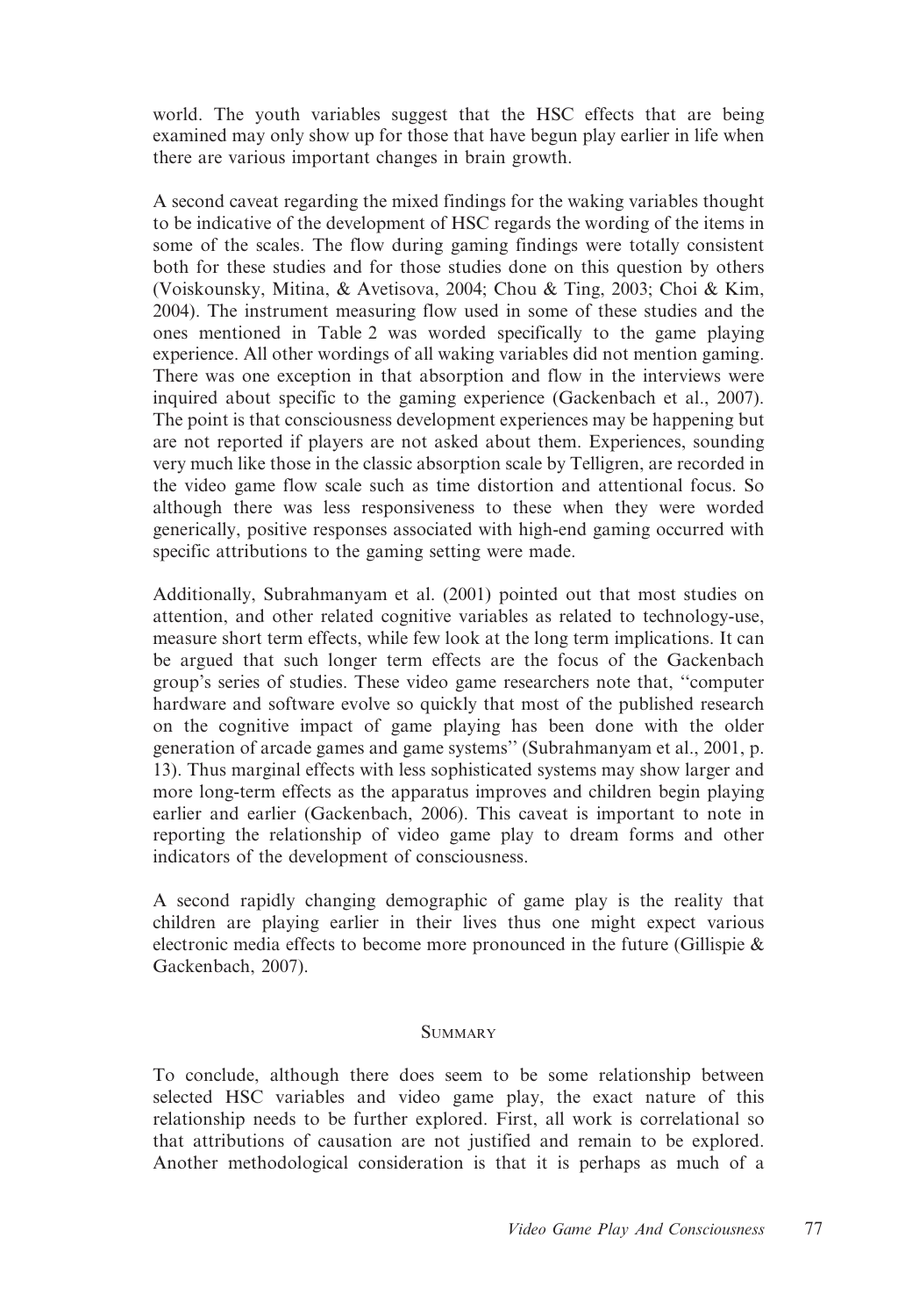mistake to lump puzzle-game players in with first person shooter-game players as it is to lump lucid dreams in with mystical experiences. The former variable, game type, was considered in several studies (Gackenbach, 2006; Gackenbach & Reiter, 2007) and no one type of game emerged as especially likely to be associated with HSC variables. Gackenbach and Reiter (2007) went further with this question and examined game structure in addition to game type, and no particular aspect of game play preferences emerged as especially associated with flow.

What seems strongest is the lucid and control dreaming - video game playing link as well as the various characteristics of flow most especially absorption. It is relevant here to note that meditators report dreaming lucidly more than nonmeditators (LaBerge & Gackenbach, 2000; Snyder & Gackenbach, 1988). In fact, there is strong sleep laboratory collected data on the presence of consciousness in deep sleep among meditators (i.e. witnessing sleep: Mason, Alexander, Travis, Gackenbach, & Orme-Johnson, 1995). Thus parallel findings for lucid dreamers, meditators, and gamers are of interest for this discussion.

First, superior spatial skill has been shown in gamers (Greenfield, 1996; Subrahmanyam, Greenfield, Kraut, & Gross, 2001), lucid dreamers (Gackenbach, Heilman, Boyt, & LaBerge, 1985; Snyder & Gackenbach, 1988, 1991) and meditators (Dillbeck, Assimakis, Raimondi, Orme-Johnson, & Rowe, 1986; Jedrczak, Toomey, & Clements, 1986; Manjunath & Telles, 2004). Likewise, the association of a lack of motion sickness during play in gamers (Preston, 1998) is similar to the superior vestibular function in lucid dreamers (Gackenbach, Sachau, & Rokes, 1982; Snyder & Gackenbach, 1991) and meditators (Gelderloos, 1987; Yang, et al., 2007). Lucid dreaming and absorption have been shown to be associated (Glicksohn, 1990; Fassler, Knox, & Lynn, 2006; Schredl & Erlacher, 2004) as have meditation and absorption (Weinstein & Smith, 1992; Holzel & Ott, 2006). So it is not surprising that an activity which requires high absorption, video game play, would result in more lucid dreams. However, given this pattern of similarities between gamers, lucid dreamers, and meditators, it could be that there is a self selection going on in that those who have better spatial skills, more inclined to absorption, and better vestibular systems might thus prefer video game play. While this could be the case, the Gackenbach (in press) studies, showing that a range of electronic media use are associated with lucid dreaming, argue more for a media effect than a self selection effect. Another perspective on the lucid dreaming – video game association is simply practice. If one is spending several hours a day in a technologically created alternative reality (VR) is it really any surprise that when presented with another alternative reality (i.e., dreams), that gamers easily recognize it for its true state?

These associations are interesting but a look at first person reports is also illuminating. Gackenbach et al. (in press) conducted hour long interviews with 27 hard core college student gamers about their experiences of self, dreams, and altered states of consciousness relative to their gaming. Some had the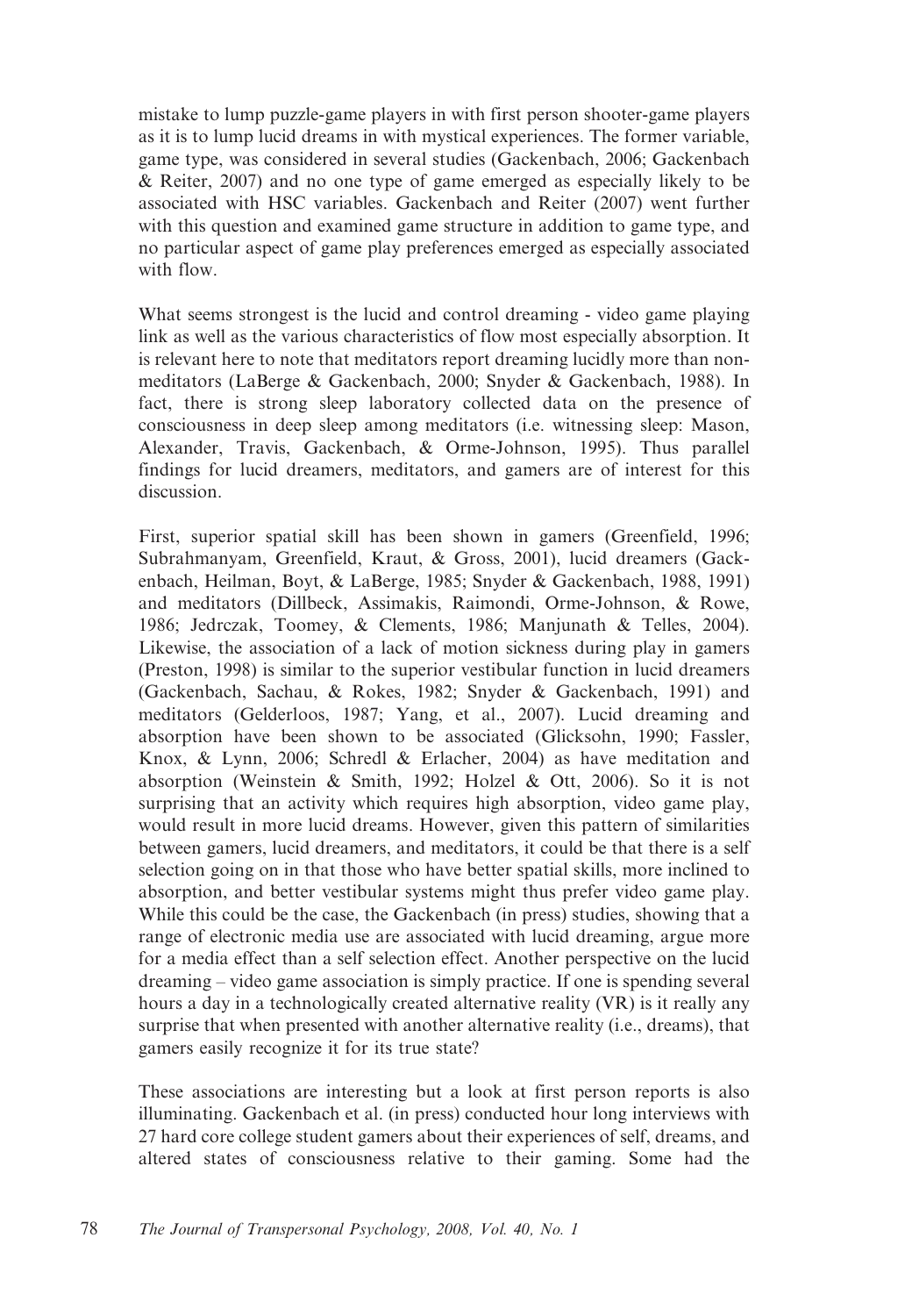experience of feeling like they were outside themselves which is nicely explained by this young student:

You're just kinda there, and then you know that you're there but it's almost kind of a delayed reaction. Like you know that you're physically there but you know that you're physically in your body, but for me it's a more mental point of view, for others it could be more of a spiritual point of view, like you're outside of yourself and you realize, like you can't look into your eyes but you feel I guess that you're looking from an inch to the left, or an inch to the right kinda thing so you're sort of outside yourself.

This from another informant not only speaks to their oft remarked sense of separation but takes it into the transpersonal realm while denying that it is possible;

It's almost like that thing where you lose feeling with your body and it's almost like you're splitting up, like I don't believe in the spiritual thing but it's just kinda like you know you feel like you're just… I don't know it's just a really weird feeling and kind of overcomes you. You start to not physically feel the connection from here to there to your hands but your hands are still moving when you think about it and it just feels really weird.

This informant talks about witnessing his dreams, an experience which Gackenbach (1991) has argued is a more advanced form of lucid dreaming:

Well I had the sense that I was looking for something and witnessing the act happening. I don't know how other people dream but generally when I dream I'm watching myself dream, like you're sort of out of body and I see myself doing things.…I know that the representation is me and I have conscious control over all of the actions so I know that it's me.

When asked by the interviewer, ''But do you feel more present to the watcher [or the dream ego]?'', the gamer informant replied:

Ya I guess it would definitely be a stronger inclination to the watcher. But I do have that awareness of self as well.

Finally, this gamer speaks of witnessing while awake and playing, ''I've just noticed that sometimes I'm just there as a hovering spirit watching things go on and I don't really have a role.'' Over half were judged to have said they lost awareness of themselves and their surroundings while playing like this comment, ''that's usually that mindlessness that I get after I have a very long RPG session.'' These interview remarks are consistent the thesis of this paper that HSC experiences may occur as a function of video game play.

Regarding the use of multiple measures of HSC, Hunt (personal communication, June 13, 2005) has suggested that the emergence of these attributes thought important to the transpersonal perspective might all correlate at lower levels, but at the higher levels break out as unique paths of development. In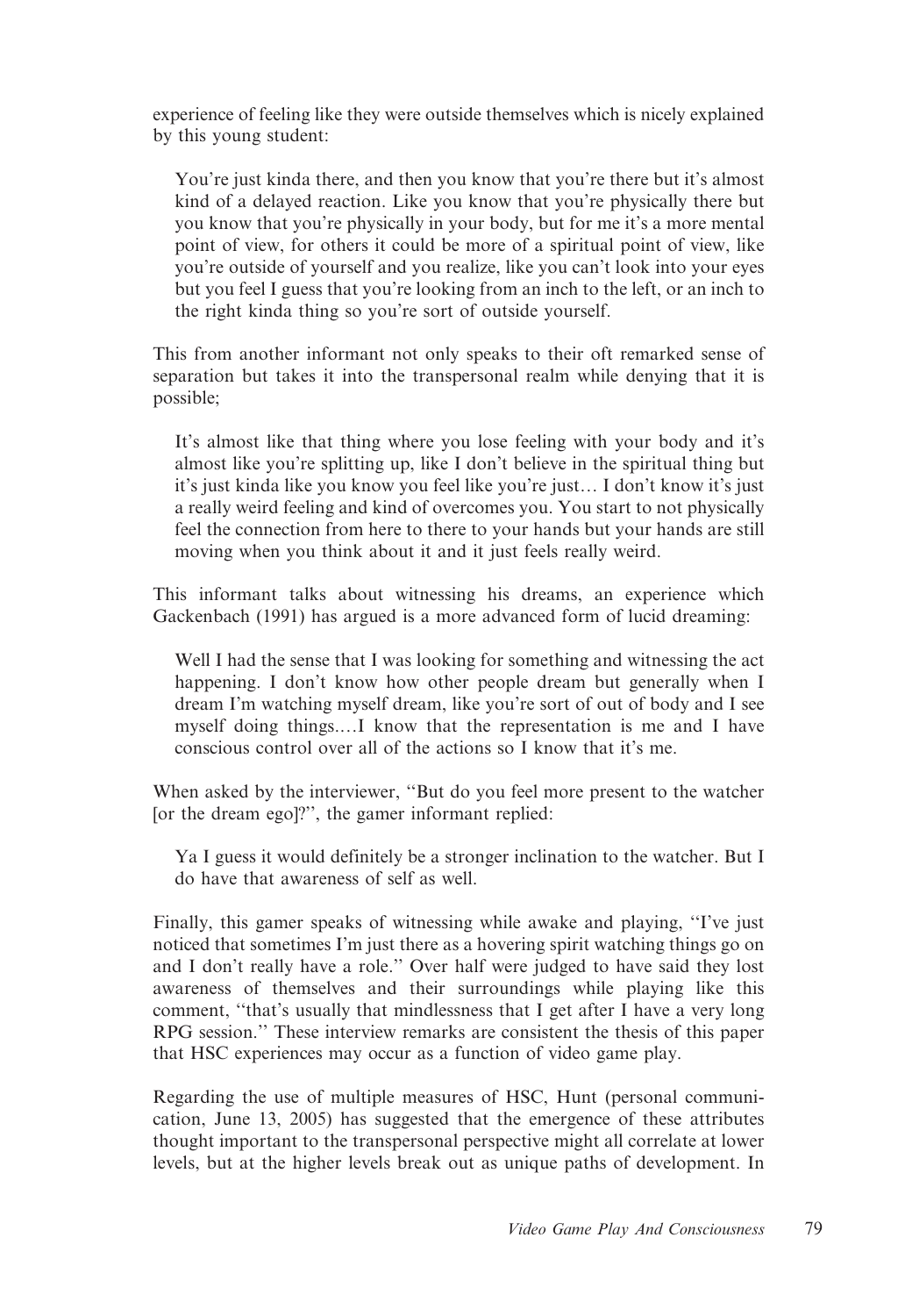other words, correlations of various indicators of HSC may be confusing, or simply lumped together to some degree at the lower levels of consciousness development. They might only emerge as unique factors at the higher levels. Others have viewed these transpersonal variables in a more hierarchical perspective with, for instance, lucid dreams preceding the mystical states (Gackenbach, 1991; Gackenbach & Bosveld, 1989). In either case, parallel lines of development or hierarchical development, various amplifiers may be able to bring out those attributes associated with the development of consciousness. Ones most often examined include meditation (Alexander et al., 1990), but also the use of drugs (Walsh & Grob, 2005), dream recall (Hunt, 1991), enhanced self awareness (Hunt, 1991), flow experiences (Csikszentmihalyi, 1988b; Csikszentmihalyi, Abuhamdeh, & Nakamura, 2005), and now perhaps video game play.

However, one might ask if this entire pattern of associations is simply a result of the pre-trans fallacy. Certainly these findings do not imply that technological augmentation of experience, whether playing video games or experiences in other technologically mediated environments, is a significant approach to the development of HSC. What it indicates is that all possible experiential methods, including these, have the capacity to impact, to some extent, the development of consciousness. What is important here is the widespread use and absorption into video game play by today's youth and young adults and that such extended play is having positive as well as the much touted negative effects (Anderson & Dill, 2000).

To conclude, it has been suggested herein that the existence of higher states of consciousness has been reasonably established in the research literature as developed through appropriate cultural amplifiers. This article suggests how the role of the technologically mediated communication, especially video games, are affecting HSC functioning as evidenced especially by the experience of lucid dreaming and flow experiences in game players. Thus, it is suggested that exposure to such technologies may be changing the nature of consciousness in a positive manner. One might wonder if just as the baby boom generation sought altered and then higher states of consciousness through drugs and various esoteric practices, including meditation, current young generation's immersion in different sorts of alternative realities might be similarly motivated, with similar outcomes. Or perhaps more broadly the current high end immersion in VR by gamers is just the leading edge of a century of media exposure and immersion which is affecting how we all experience reality and transcend its confines.

#### **NOTES**

<sup>2</sup> Mystical experience generally means either a transitory or permanent experience with unique qualities that have been described in a variety of ways. For instance, in review of the work on the mystical experience, Lukoff and

<sup>&</sup>lt;sup>1</sup> Virtual reality here is used in its most broad sense and is not meant to be restricted to 3-D worlds. Although 3-D worlds are better at creating virtual realities they can be experienced in 2-D worlds and indeed in text based worlds like the original MUD's (multiuser domains) online. VR here is thus the experience of another reality or world through technological mediation.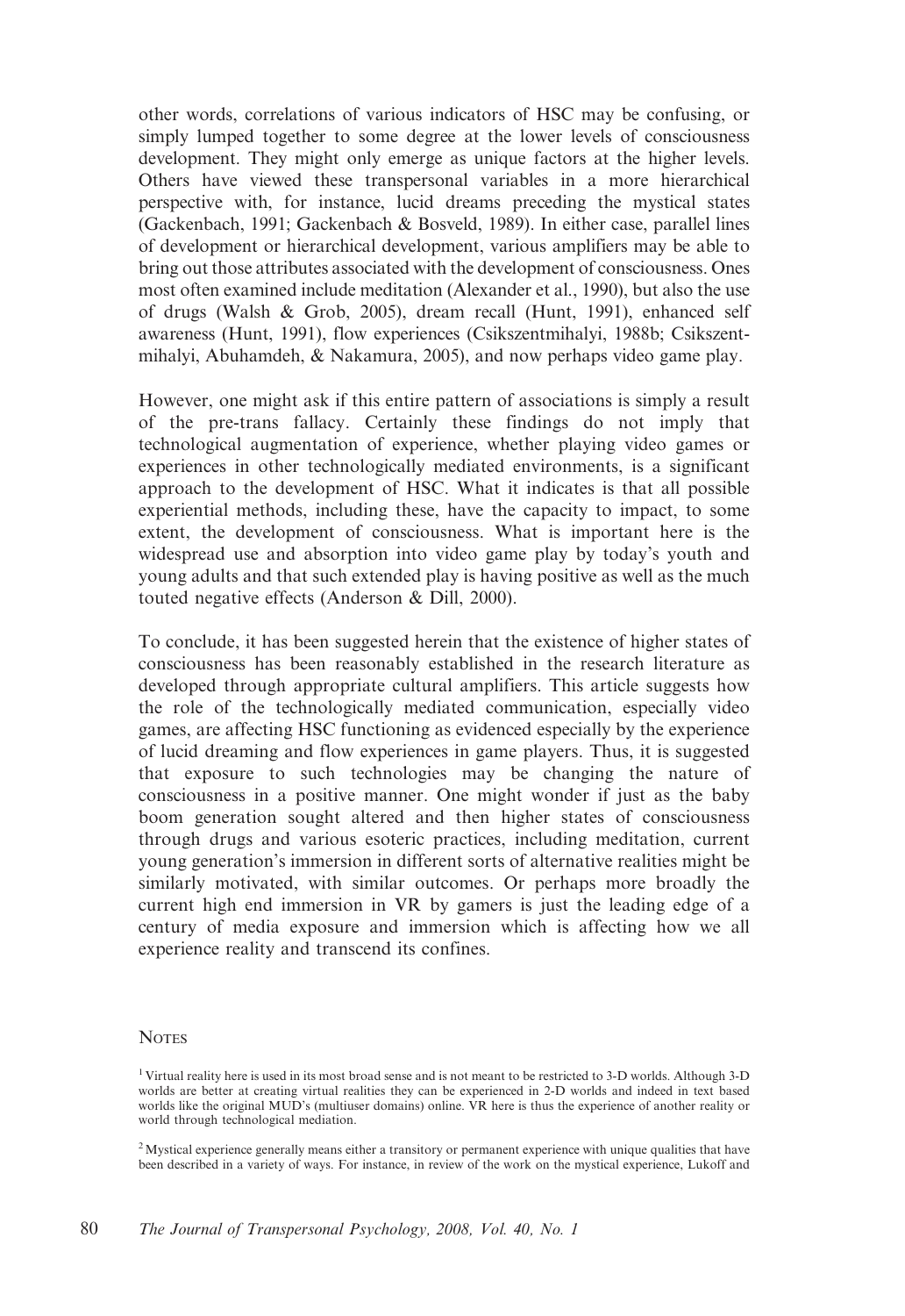Lu (1988) acknowledged that the "definition of a mystical experience ranges greatly" (p. 163). Maslow (1969) offered 35 definitions of transcendence, a term often associated with the mystical experiences. Lukoff (1985) identified common characteristics of mystical experience, such as ecstatic mood, a sense of newly gained knowledge, perceptual alterations, mythological elements, but no conceptual disorganization. In the late 1970's researchers began to empirically define higher states of consciousness (HSC), including the mystical experience, using a range of assessment instruments. In a recent review of assessment vehicles, MacDonald (2000) noted that a categorization of spirituality instruments has emerged. Included in their list is what he calls an ''Experiential/ Phenomenological Dimension'' which includes mystical scales and peak experience scales among others.

<sup>3</sup> Although altered states of consciousness (ASC) should not be confused with HSC there is some overlap. Various wisdom traditions speak of specific ASC experiences as part of HSC. For example, while an out of body experience is an altered consciousness experience, it can occur in various pathological conditions but it is also reported as associated with, if not central to, experiences of HSC.

4This distinction was conceptualized based upon conversations with the late Charles Alexander, a major researcher and theorist among Transcendental Meditation scientists.

 $^5$ Gackenbach, 2005, 2006, 2007a, 2007b; Gackenbach, Guthrie, & Karpen, 1998; Gackenbach & Karpen, 2007; Gackenbach & Preston, 1998; Gackenbach, Matty, Kuruvilla, Samaha, Zederayko, & Olischefski (in press); Gillispie & Gackenbach, 2007; Nery & Preston, 2005; Preston, 1998, 2007.

 $6$ This quote is from a powerpoint presentation at a conference by Gackenbach, Zederayko, Kuruvilla, & Olischefski, (2007).

#### **REFERENCES**

- ALEXANDER, C. N., BOYER, R., & ALEXANDER, V. (1987). Higher states of consciousness in the Vedic psychology of Maharishi Mahesh Yogi: A theoretical introduction and research review. Modern Science and Vedic Science, 1(1), 89–126.
- ALEXANDER, C. N., DAVIES, J. L., DIXON, C. A., DILLBECK, M. C., ORTZEL, R. M., MUEHLMAN, J. M., & ORME-JOHNSON, D. W. (1990). Higher stages of consciousness beyond formal operations: The Vedic psychology of human development. In C. N. Alexander & E. J. Langer (Eds.), Higher stages of human development: Perspectives on adult growth (pp. 286–341). New York: Oxford University Press.
- ANDERSON, C. A., & DILL, K. E. (2000). Video games and aggressive thoughts, feelings, and behavior in the laboratory and in life. Journal of Personality  $\&$  Social Psychology, 78(4), 772–790.
- BERTOLINI, R., & NISSIM, S. (2002). Video games and children's imagination. Journal of Child Psychotherapy, 28(3), 305–325.
- BLACKMORE, S. (2004). Consciousness: An introduction. Oxford: Oxford University Press.
- CHAPMAN, C. L., & DE CASTRO, J. M. (1990). Running addiction: Measurement and associated psychological characteristics. Journal of Sports Medicine and Physical Fitness, 30(3), 283–90.
- CHOI, D., & KIM, J. (2004). Why people continue to play online games: In search of critical design factors to increase customer loyalty to online contents. CyberPsychology & Behavior, 7(1), 11–24.
- CHOU, T. J.,  $\&$  TING, C. C. (2003). The role of flow experience in cyber-game addiction. CyberPsychology & Behavior, 6(6), 663–675.
- CLONINGER, C. R. (2004). Feeling good: The science of well-being. New York: Oxford University Press.
- COLE, M., & DERRY, J. (2005). We have met technology and it is us. In R. J. Sternberg & D. D. Preiss (Eds.), Intelligence and technology: The impact of tools on the nature and development of human abilities (pp. 209–228). Mahwah, NJ: Erlbaum.
- CSIKSZENTMIHALYI, M. (1988a). The future of flow. In M. Csikszentmihalyi & I. Csikszentmihalyi (Eds.), Optimal experience: Psychological studies of flow in consciousness (pp. 364–383). NY: Cambridge University Press.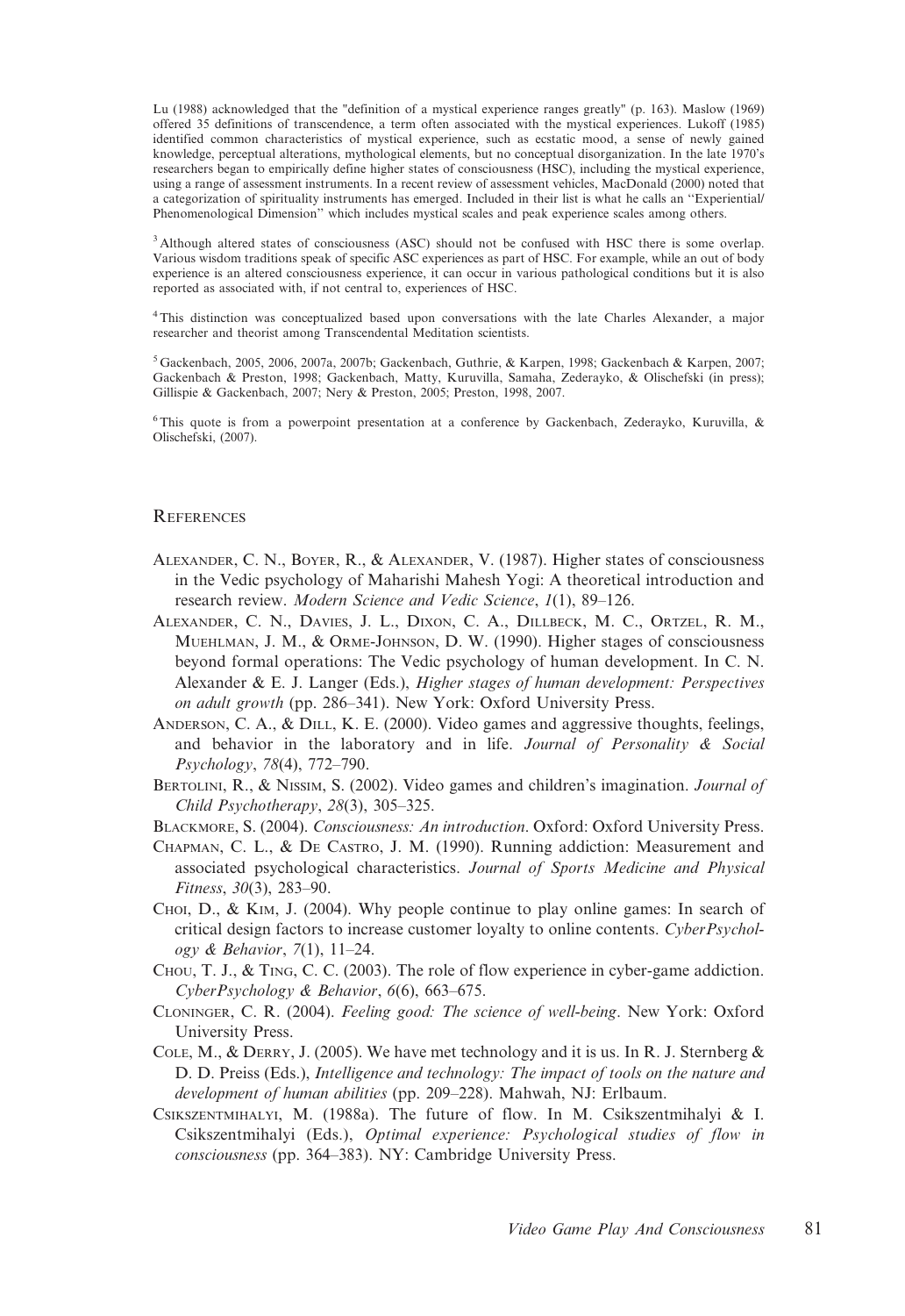- CSIKSZENTMIHALYI, M. (1988b). The flow experience and its significance for human psychology. In M. Csikszentmihalyi & I. Csikszentmihalyi (Eds.), Optimal experience: Psychological studies of flow in consciousness (pp. 15–35). NY: Cambridge University Press.
- CSIKSZENTMIHALYI, M. (1990). Flow: The psychology of optimal experience. New York: Harper and Row.
- CSIKSZENTMIHALYI, M., ABUHAMDEH, S., & NAKAMURA, J. (2005). Flow. In A. J. Elliot & C. S. Dweck (Eds.), Handbook of competence and motivation (pp. 598–608). NY: The Guilford Press.
- DILLBECK, M. C., ASSIMAKIS, P. D., RAIMONDI, E., ORME-JOHNSON, D., & ROWE, R. (1986). Longitudinal effects of the TM and TM-Sidhi program on cognitive ability and style. Perceptual and Motor Skills, 62, 731–738.
- DILLBECK, S., & DILLBECK, M. C. (1987). The Maharishi technology of the unified field in education: Principals, practice and research. Modern Science and Vedic Science, 1, 383–432.
- ERMI, L., & MAYRA, F. (2005, June). Fundamental components of the gameplay experience: Analysing immersion. Paper presented at the biannual conference of the Digital Game Researcher Association, Vancouver, BC.
- FASSLER, O., KNOX, J., & LYNN, S. J. (2006). The Iowa Sleep Experiences Survey: Hypnotizability, absorption, and dissociation. Personality and Individual Differences, 41(4), 675–684.
- FINNERAN, C. M., & ZHANG, P. (2003). A person-artefact-task (PAT) model of flow antecedents in computer-mediated environments. International Journal of Human-Computer Studies, 59, 475–496.
- FUNK, J. B., BUCHMAN, D. D., & JENKS, J. (2003). Playing violent video games, desensitization, and moral evaluation in children. Journal of Applied Developmental Psychology, 24(4), 413–436.
- GACKENBACH, J. I. (1991). A developmental model of consciousness in sleep: From sleep consciousness to pure consciousness. In J. I. Gackenbach & A. Sheikh (Eds.), *Dream* images: A call to mental arms (pp. 265-286). N. Y.: Baywood.
- GACKENBACH, J. I. (2005, June). Video game play and dreams: A replication  $\&$  extension. Paper presented at the annual meeting of the International Association for the Study of Dreams, Berkeley, CA. Retrieved June 10, 2008 from http://www.asdreams.org/ 2005/idx\_abstracts.htm.
- GACKENBACH, J. I. (2006). Video game play and lucid dreams: Implications for the development of consciousness. Dreaming: Journal of the Association for the Study of Dreams, 16(2), 96–110.
- GACKENBACH, J. I. (2007a, May). The relationship between video game flow and structure. Paper presented at the annual meeting of the International Communications Association, San Francisco, CA. Retrieved June 10, 2008 from http://www. spiritwatch.ca/posterICA2007.htm.
- GACKENBACH, J. I. (2007b, June). Absorption, dreams, and media exposure. Paper presented at the annual meeting of the International Association for the Study of Dreams, Sonoma, CA. Retrieved June 10, 2007 from http://www.spiritwatch.ca/ Featured%20Research.htm.
- GACKENBACH, J. I. (in press). Electronic media and lucid-control dreams: Morning after reports. Dreaming.
- GACKENBACH, J. I., & BOSVELD, J. (1989). Control your dreams. New York: Harper & Row.
- GACKENBACH, J. I., GUTHRIE, G., & KARPEN, J. (1998). The coevolution of technology and consciousness. In J. I. Gackenbach (Ed.), Psychology and the internet (pp. 329–350). San Diego: Academic Press.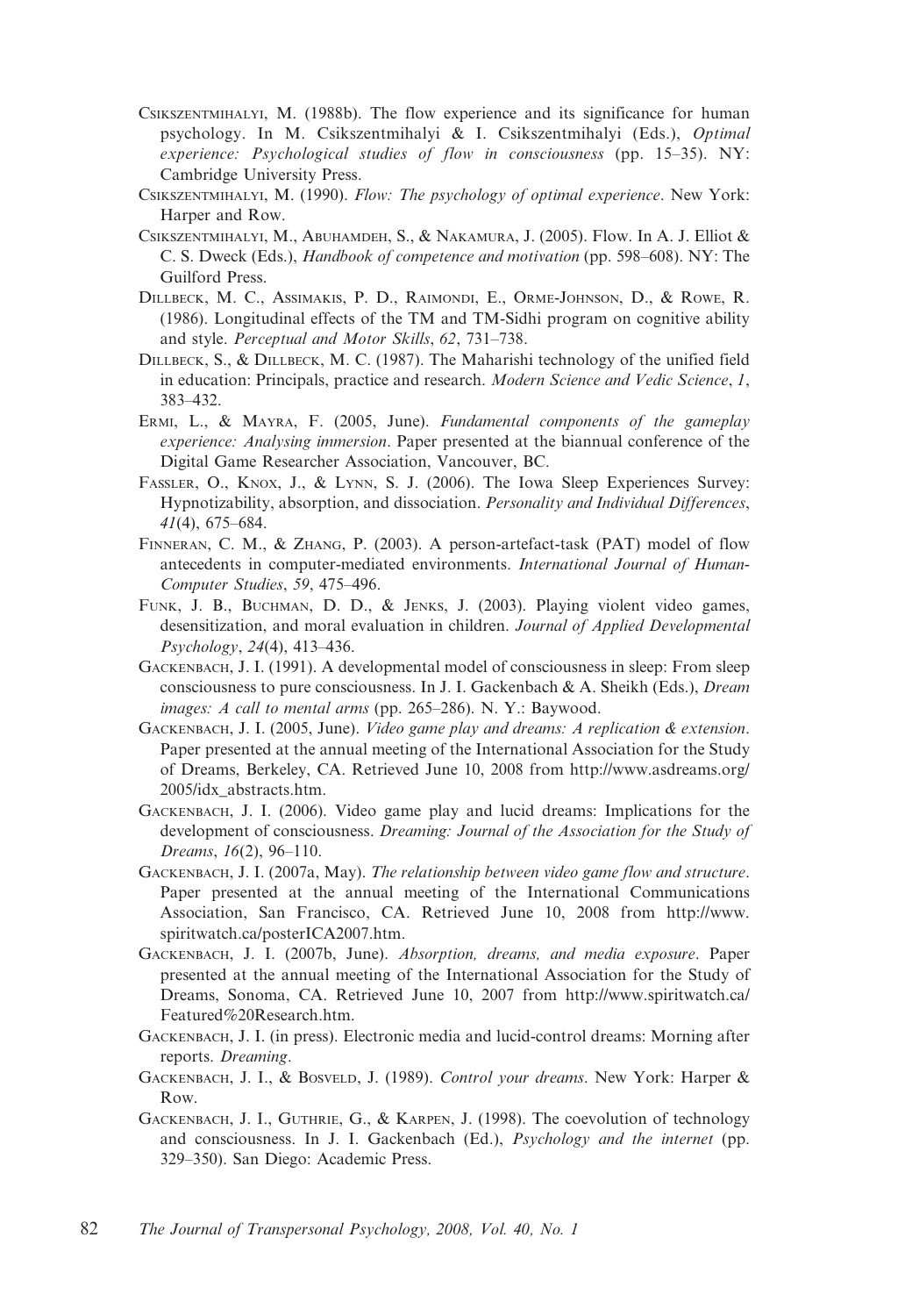- GACKENBACH, J. I., HEILMAN, N., BOYT, S., & LABERGE, S. (1985). The relationship between field independence and lucid dreaming ability. Journal of Mental Imagery, 9, 9–20.
- GACKENBACH, J. I., & KARPEN, J. (2007). The internet and higher states of consciousness: A transpersonal perspective. In J. I. Gackenbach (Ed.), Psychology and the internet  $(2^{nd}$  ed.) (pp. 337–357). San Diego: Academic Press.
- GACKENBACH, J. I. & LABERGE, S. P. (Eds.). (1988). Conscious mind, sleeping brain: Perspectives on lucid dreaming. New York: Plenum.
- GACKENBACH, J. I., MATTY, I., KURUVILLA, B., SAMAHA, A. N., ZEDERAYKO, A., & OLISCHEFSKI, J. (in press). Video game play: Waking and dreaming consciousness. Anthropology and Consciousness.
- GACKENBACH, J. I., & PRESTON, J. (1998, April). Video game play and the development of consciousness. Poster presented at the third biennial meeting of the Science of Consciousness, University of Arizona, Arizona. Retrieved June 10, 2008 from http:// www.spiritwatch.ca/writeup%20for%2098%20tucson.htm.
- GACKENBACH, J. I., & REITER, S. (2007). Video game play and consciousness development: A replication and extension. Manuscript submitted for publication.
- GACKENBACH, J. I., SACHAU, D., & ROKES, L. (1982). Vestibular sensitivity and dynamic and static motor balance as a function of sex and lucid dreaming. Sleep Research, 11, 104.
- GACKENBACH, J. I., ZEDERAYKO, A., KURUVILLA, B., & OLISCHEFSKI, J. (2007). *High end* video game players play experience and dreams. Symposium presented at the annual meeting of the International Association for the Study of Dreams. Sonamo, CA. Retrieved June 10, 2008 from http://www.spiritwatch.ca/high\_end\_video\_game\_ players\_play.htm.
- GALLOWAY, C. M. (2005). The transpersonal implications of the experience of flow as a transformative practice Unpublished dissertation: Palo Alto, CA.
- GELDERLOOS, P. (1987). Field independence of students at Maharishi School and a Montessori school. Perceptual and Motor Skills, 65, 613–614.
- GILLISPIE, J. F., & GACKENBACH, J. I. (2007). Cyber rules: Negotiating healthy internet use. NY: Norton.
- GLICKSOHN, J. (1990). Belief in the paranormal and subjective paranormal experience. Personality and Individual Differences, 11(7), 675–683.
- GLICKSOHN, J. (1993). Rating the incidence of an altered state of consciousness as a function of the rater's own absorption score. *Imagination, Cognition and Personality*, 13(3), 225–228.
- GLICKSOHN, J., & AVNON, M. (1997). Explorations in virtual reality: Absorption, cognition and altered state of consciousness. Imagination, Cognition, and Personality, 17(2), 141-151.
- GLICKSOHN, J., & BARRETT, T. R. (2003). Absorption and hallucinatory experience. Applied Cognitive Psychology, 17(7), 833–849.
- GREEN, C. S., & BAVELLER, D. (2003). Action video game modifies visual selective attention. Nature, 423, 534–537.
- GREENFIELD, P. M. (1996). Video games as cultural artifacts. In P. M. Greenfield & R. R. Cocking (Eds.), Interacting with video: Advances in applied developmental psychology. 11 (Chapter 6, pp. 85-94). Norwood, NJ: Ablex Publishing.
- GRUSSER, S. M., THALEMANN, R., & GRIFFITHS, M. D. (2007). Excessive computer game playing: Evidence for addiction and aggression? CyberPsychology & Behavior, 10(2), 290–292.
- HALL, C., & VAN DE CASTLE, R. (1966). The content analysis of dreams. New York: Appleton-Century-Crofts.
- HEERY, B. P. (2003). Awakening spirit in the body: A heuristic exploration of peak or mystical experience in the practice of Aikido. Dissertation Abstracts International: Section B: The Sciences and Engineering, 64(6-B), 2965.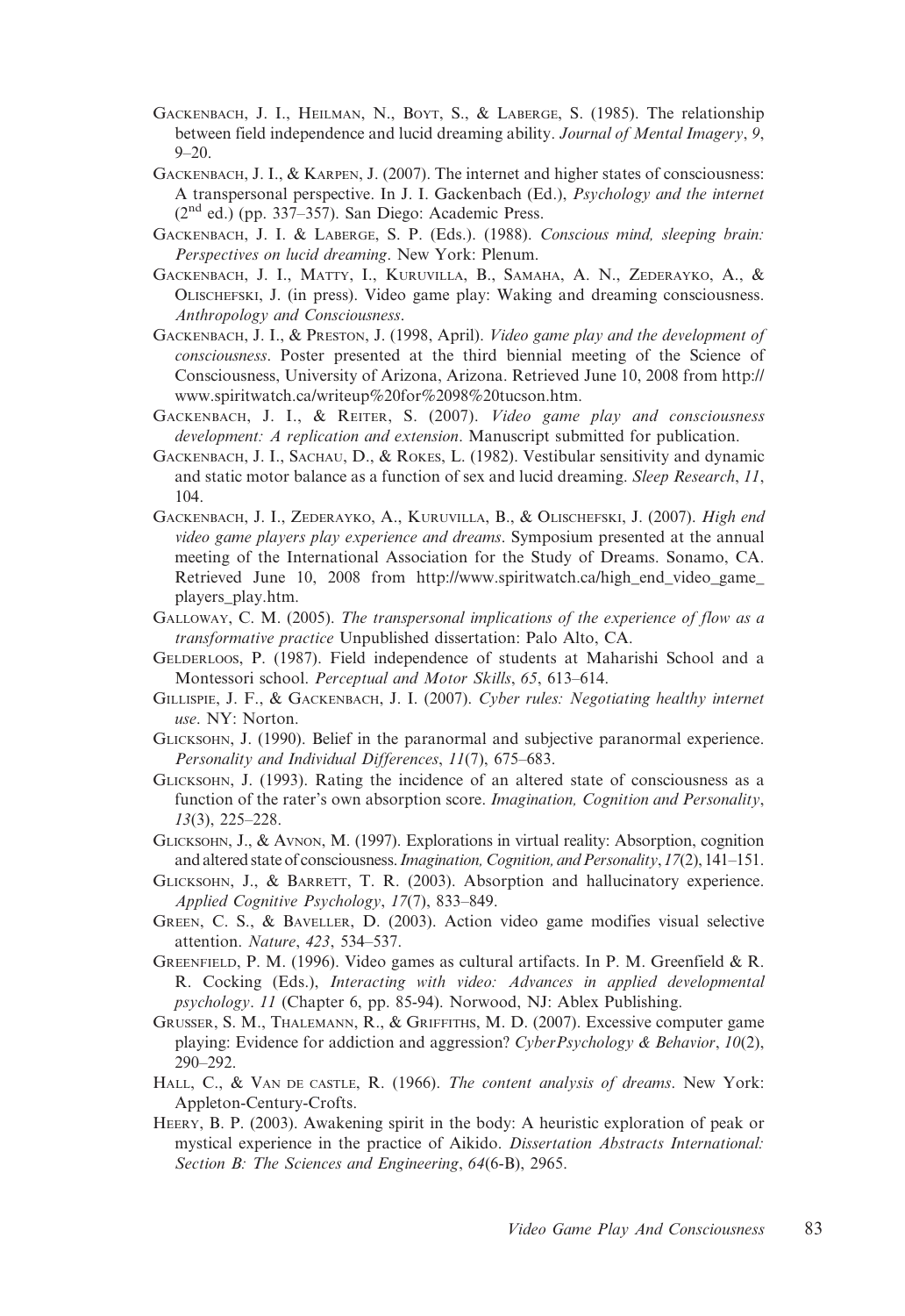- HOLZEL, B., & OTT, U. (2006). Relationships between meditation depth, absorption, meditation practice, and mindfulness: A latent variable approach. Journal of Transpersonal Psychology, 38(2), 179–199.
- HUNT, H. (1991). The multiplicity of dreams: Memory, imagination, and consciousness. Hartford, CT: Yale University Press.
- HUNT, H. (1995). On the nature of consciousness: cognitive, phenomenological, and transpersonal perspectives. New Haven: Yale University Press.
- JEDRCZAK, A., TOOMEY, M., & CLEMENTS, G. (1986). The TM-Sidhi programme, age, and brief test of perceptual-motor speed and nonverbal intelligence. Journal of Clinical Psychology, 42, 161–164.
- KAHAN, T. L. (1994). Measuring dream self-reflectiveness: A comparison of two approaches. Dreaming, 4(3), 177–193.
- KIEHNE, G. O. (2003). The experience of flow for established Tai Chi practitioners (Mihalyi Csikszentmihalyi). Dissertation Abstracts International: Section B: The Sciences and Engineering, 63(10-B), 4881.
- LABERGE, S., & GACKENBACH, J. I. (2000). Lucid dreaming. In E. Cardeña, S. J. Lynn, & S. Krippner (Eds.), Varieties of anomalous experience: Examining the scientific evidence (pp. 151–182). Washington, D.C.: American Psychological Association.
- LUKOFF, D. (1985). The diagnosis of mystical experiences with psychotic features. The Journal of Transpersonal Psychology, 17(2), 155–181.
- LUKOFF, D., & LU, F. G. (1988). Transpersonal psychology research review topic: Mystical experience. The Journal of Transpersonal Psychology, 17(2), 155–181.
- MACDONALD, D. A. (2000). Spirituality: Description, measurement, and relation to the five factor model of personality. Journal of Personality, 68(1), 153-197.
- MANJUNATH, N. K., & TELLES, S. (2004). Spatial and verbal memory test scores following yoga and fine arts camps for school children. Indian Journal of Physiology & Pharmacology, 48(3), 353–6.
- MASLOW, ABRAHAM, H. (1969). The farther reaches of human nature. The Journal of Transpersonal Psychology, 1(1), 1–9.
- MASON, L., ALEXANDER, C. N., TRAVIS, F., GACKENBACH, J., & ORME-JOHNSON, D. (1995). EEG correlates of ''higher states of consciousness'' during sleep. Sleep, 24, 152.
- MATHWICK, C., & RIGDON, E. (2004). Play, flow, and the online search experience. Journal of Consumer Research, 31, 324–332.
- MATLIN, M. W. (1995). Psychology (2nd ed.). Fort Worth: Harcourt Brace College Publishers.
- MAYNARD, A. E., SUBRAHMANYAM, K., & GREENFIELD, P. M. (2005). Technology and the development of intelligence: From the loom to the computer. In R. J. Sternberg & D. D. Preiss (Eds.), Intelligence and technology: The impact of tools on the nature and development of human abilities (pp. 29–53). Mahwah, NJ: Erlbaum.
- MCLEAN, A. (2005, Feb. 12). Sweet dreams for gamers: Video games prompt more lucid dreams, says Grant MacEwan prof. Edmonton Journal. Retrieved Feb 12, 2005 from http://www.canada.com/edmonton/edmontonjournal/news/culture/story.html?id=9d1c053b-16e5-4f1e-ad7c-f893509c952c.
- MURPHY, M., & DONOVAN, S. (1988). The physical and psychological effects of meditation. San Rafael, CA: Esalen Institute.
- MURPHY, M., DONOVAN, S., & TAYLOR, E. (1997). The physical and psychological effects of meditation: A review of contemporary research with a comprehensive bibliography, 1931-1996. San Francisco: Institute of Noetic Sciences.
- NERY, R., & PRESTON, J. M. (2005). Video games: Psychological factors and performance. Paper presented at the Canadian Psychological Association Meeting, Montreal.
- NIDICH, S. I., & NIDICH, R. J. (1987). Holistic student development at Maharishi School of the Age of Enlightenment: Theory and research. Modern Science and Vedic Science, 1, 433–470.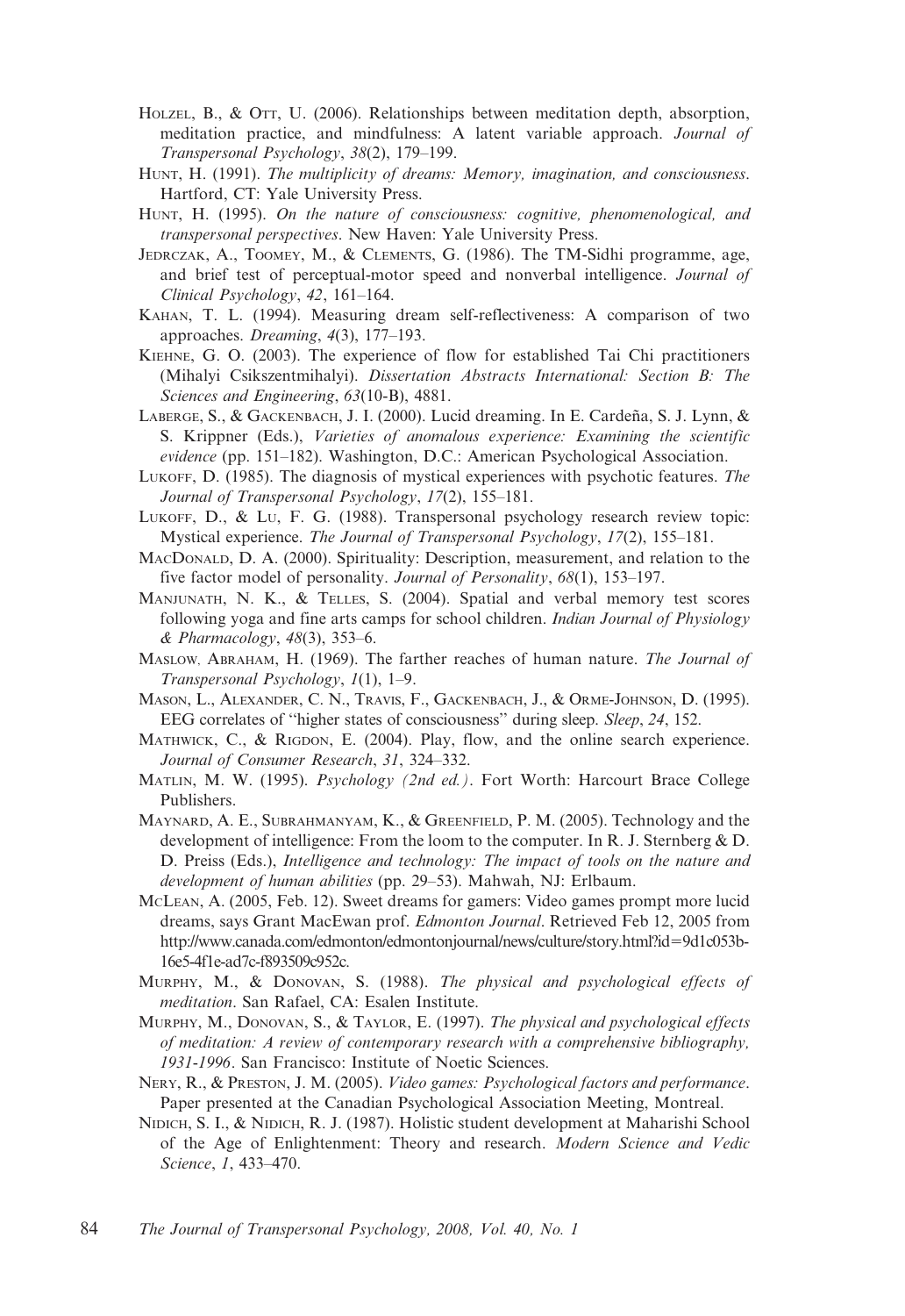NIDICH, S. I., & NIDICH, R. J. (1990). Growing up enlightened. Fairfield, IA: MIU Press.

- PEA, R. D. (1993). Practices of distributed intelligence and designs for education. In G. Salomon (Ed.), Distributed cognitions. Psychological and educational considerations (pp. 47–87). New York: Cambridge University Press.
- PERSINGER, M. A. (2003). The sensed presence within experimental settings: Implications for the male and female concept of self. Journal of Psychology, 137(1), 5–16.
- PIKE, E. M. (2004). Flow experiences in information technology use. *International* Journal of Human-Computer Studies, 61(3), 347–357.
- PREISS, D. D., & STERNBERG, R. J. (2005). Technologies for working intelligence. In R. J. Sternberg & D. D. Preiss (Eds.), *Intelligence and technology: The impact of tools on* the nature and development of human abilities (pp. 183–208). Mahwah, NJ: Erlbaum.
- PRESTON, J. (1998). From mediated environments to the development of consciousness. In J. I. Gackenbach (Ed.), *Psychology and the internet* (pp. 255–291). San Diego: Academic Press.
- PRESTON, J. (2007). From mediated environments to the development of consciousness II. In J. I. Gackenbach (Ed.), *Psychology and the internet* ( $2<sup>nd</sup>$  ed.) (pp. 277–308). San Diego: Academic Press.
- PRIVETTE, G. (1983). Peak experience, peak performance, and flow: A comparative analysis of positive human experiences. Journal of Personality and Social Psychology, 45(6), 1361–1368.
- PRIVETTE, G., & BUNDRICK, C. M. (1991). Peak experience, peak performance, and flow: Correspondence of personal descriptions and theoretical constructs. In A. Jones & R. Crandall (Eds.), Handbook of self-actualization [Special Issue]. Journal of Social Behavior and Personality, 6(5), 169–188.
- PRIVETTE, G., & SHERRY, D. (1986). Reliability and readability of questionnaire: Peak performance and peak experience. Psychological Reports, 58, 491–494.
- RANI, N. J., & RAO, P. V. (2000). Krishna effects of meditation on attention processes. Journal of Indian Psychology, 18(1-2), 52–60.
- SAINZ, M. E. (2004). An investigation of the flow state and spirituality/religiosity in college student athletes. Dissertation Abstracts International: Section A: Humanities and Social Sciences, 65(5-A), 1962.
- SANCHEZ-VIVES, M. (2006, April). The use of virtual reality in the study of consciousness. Paper presented at the semiannual meeting of Towards a Science of Consciousness, Tucson, AZ.
- SCHNEIDER, A., & DOMHOFF, G. W. (2006). The quantitative study of dreams. Retrieved December 10, 2006 from http://www.dreamresearch.net/.
- SCHREDL, M., ANDERS, A., HELLRIEGEL, S., & REHM, A. (in press). TV viewing, computer game playing and nightmares in school children. Dreaming.
- SCHREDL, M., & ERLACHER, D. (2004). Lucid dreaming frequency and personality. Personality and Individual Differences, 37(7), 1463–1473.
- SHARAFI, P., HEDMAN, L., & MONTGOMERY, H. (2006). Using information technology: Engagement models, flow experience, and personality orientations. Computers in Human Behavior, 22(5), 899–916.
- SHERRY, J. L. (2004). Flow and media enjoyment. Communication Theory, 14(4), 328–347.
- SKADBERG, Y. X., & KIMMEL, J. R. (2004). Visitors' flow experience while browsing a web site: Its measurement, contributing factors and consequences. Computers in Human Behavior, 20(3), 403–422.
- SLATER, M., & SANCHEZ-VIVES, M. (2006, April). Presence and consciousness in virtual environments. Workshop presented at the semiannual meeting of Towards a Science of Consciousness, Tucson, AZ.
- SNYDER, T. J., & GACKENBACH, J. I. (1988). Individual differences associated with lucid dreaming. In J. I. Gackenbach & S. P. LaBerge (Eds.), Conscious mind, sleeping brain: Perspectives on lucid dreaming (pp. 221–262). NY: Plenum.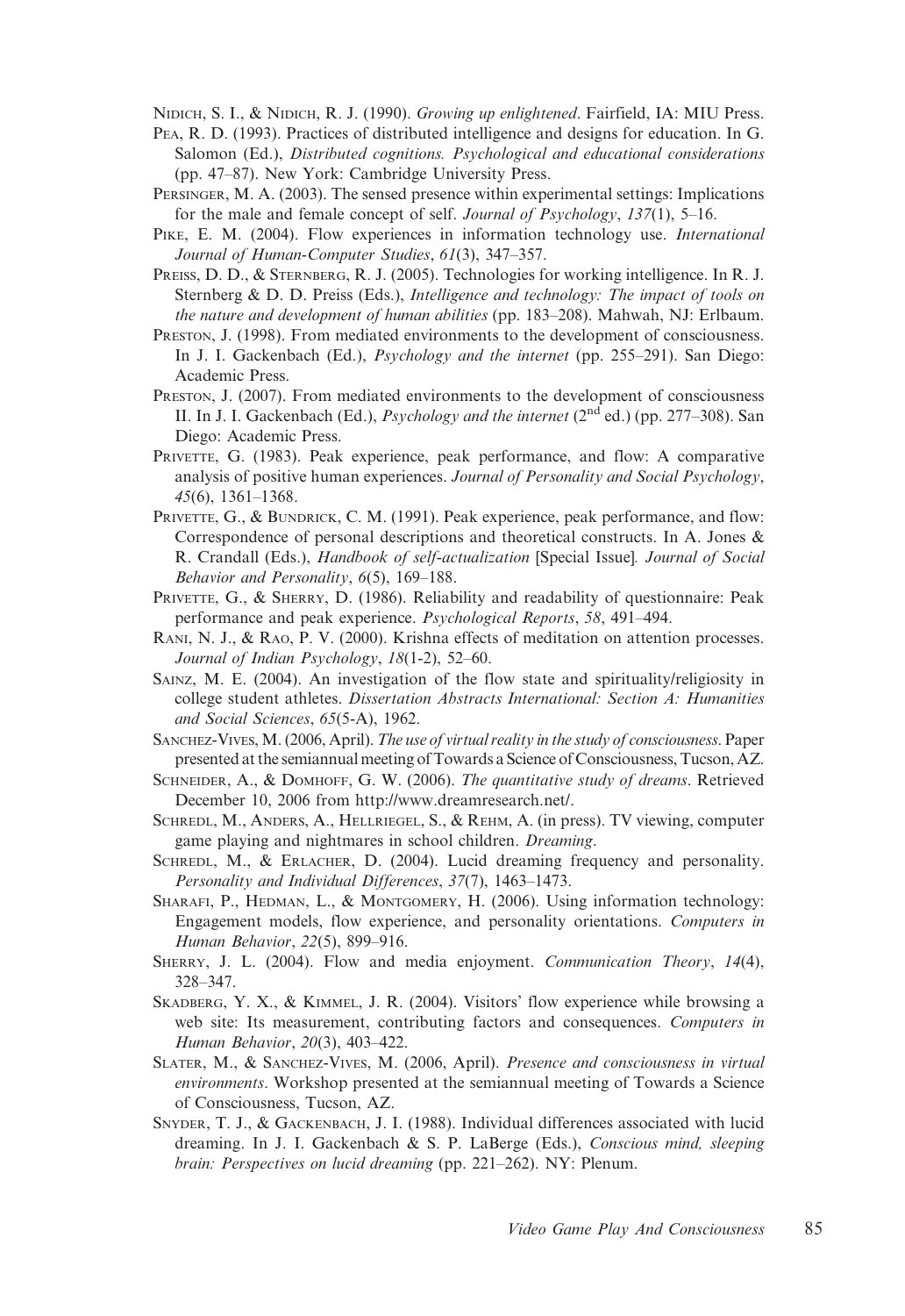- SNYDER, T. J., & GACKENBACH, J. I. (1991). Vestibular involvement in the neurocognition of lucid dreaming. In J. I. Gackenbach & A. Sheikh (Eds.), Dream images: A call to mental arms (pp. 55–76). NY: Baywood.
- STERNBERG, R. J., & PREISS, D. D. (2005). Intelligence and technology: The impact of tools on the nature and development of human abilities. Mahwah, NJ: Erlbaum.
- STICKGOLD, R., MALIA, A., MAGUIRE, D., RODDENBERRY, D., & O'CONNOR, M. (2000). Replaying the game: Hypnagogic images in normals and amnesics. Science, 290(5490), 350–353.
- SUBRAHMANYAM, K., GREENFIELD, P., KRAUT, R., & GROSS, E. (2001). The impact of computer use on childrens' and adolescents' development. Applied Developmental Psychology, 22, 7–30.
- TELLEGEN, A., & ATKINSON, G. (1974). Openness to absorbing and self-altering experiences ("absorption"), a trait related to hypnotic susceptibility. Journal of Abnormal Psychology, 83, 268–277.
- VAN DEN BULCK, J. (2004). Media use and dreaming: The relationship among television viewing, computer game play, and nightmares or pleasant dreams.Dreaming, 14(1), 43–49.
- VARELA, F. (Ed.). (1997). Sleeping, dreaming, and dying: An exploration of consciousness with The Dalai Lama. Boston: Wisdom Publications.
- VOISKOUNSKY, A. E., MITINA, O. V., & AVETISOVA, A. A. (2004). Playing online games: Flow experience. PsychNology Journal, 2(3), 259–281.
- VOISKOUNSKY, A. E., & SMYSLOVA, O. V. (2003). Flow-based model of computer hackers' motivation. CyberPsychology & Behavior, 6(3), 171–180.
- WALLACE, R. K. (1987). The Maharishi technology of the unified field: The neurophysiology of enlightenment. Fairfield, IA: Maharishi International University Press.
- WALSH, R. & GROB, C. (Eds.). (2005). Higher wisdom: Eminent elders explore the continuing impact of psychedelics. Albany: State University of New York Press.
- WALSH, R., & SHAPIRO, S. L. (2006). The meeting of meditative disciplines and Western psychology: A mutually enriching dialogue. American Psychologist, 61(3), 227–239.
- WEINSTEIN, M., & SMITH, J. C. (1992). Isometric squeeze relaxation (progressive relaxation) vs. meditation: Absorption and focusing as predictors of state effects. Perceptual & Motor Skills, 75(3 Pt 2), 1263–1271.
- WILBER, K. (1986). The spectrum of development. In K. Wilber, J. Engler, & D. Brown (Eds.), Transformations of consciousness: Conventional and contemplative perspectives on development (pp. 65–106). New York: Paragon.
- WITMER, B., & SINGER, M. (1998). Measuring presence in virtual environments: A presence questionnaire. Presence, 7(3), 225–240.
- WOOD, R. T. A., GRIFFITHS, M. D., CHAPPELL, D., & DAVIES, M. N. O. (2004). The structural characteristics of video games: A psycho-structural analysis. CyberPsychology  $\&$  Behavior, 7(1), 1–10.
- YANG, Y., VERKUILEN, J. V., ROSENGREN, K. S., GRUBISICH, S. A., REED, M. R., & HSIAO-WECKSLER, E. T. (2007). Effect of combined Taiji and Qigong training on balance mechanisms: A randomized controlled trial of older adults. Medical Science Monitor, 13(8), 339–348.
- YOUNG, E. (2005). Rapid eye movement sleep induced by cell phone usage. New Scientist, 14(1), 188.

#### The Author

Jayne Gackenbach, Ph.D., is a Professor of Psychology at Grant MacEwan College, in Edmonton, Alberta Canada. The first half of her career was